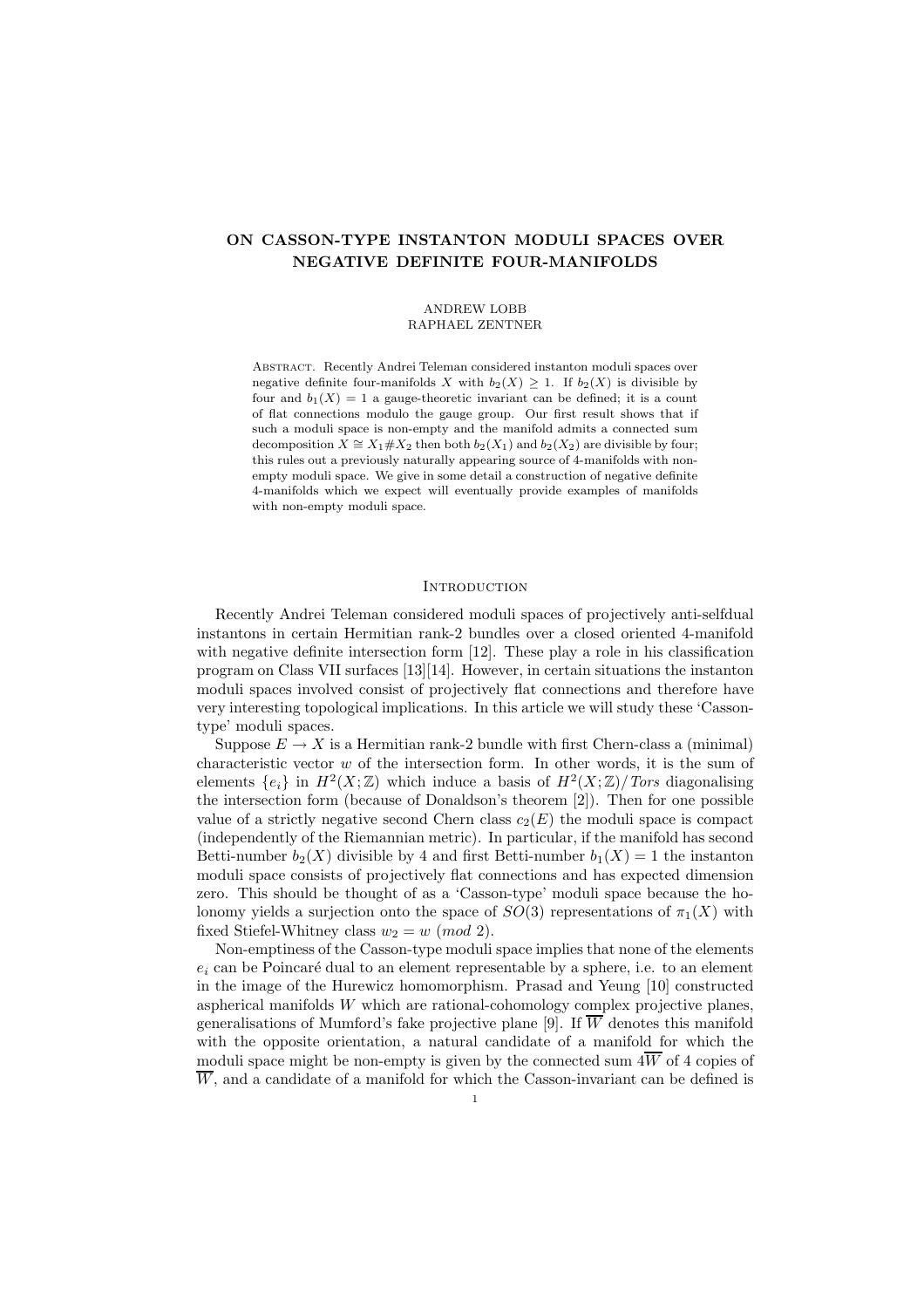given by a 'ring of 4 copies of  $\overline{W}$ ' (the last summand in the 4-fold connected sum  $4\overline{W}$  is taken a connected sum with the first).

After recalling the gauge-theoretical situation considered in [12] we show that if the Casson-type moduli space is non-empty, then we cannot have a connected sum decomposition  $X \cong X_1 \# X_2$  unless both  $b_2(X_1)$  and  $b_2(X_2)$  are divisible by four. In particular the moduli space for the above mentioned  $4\overline{W}$  - ring is empty.

This result still leaves open the question of whether there is any  $X$  with a non-empty Casson-type moduli space. We give therefore in some detail a possible construction of suitable 4-manifolds  $X$  (along with the correct representations of  $\pi_1(X)$ ). We would like to point out that even though recent investigation leads us to believe that the Casson-type invariant is vanishing [15], the Casson-type moduli space may still be non-empty and is interesting from a topological perspective. Our construction also suggests the possibility of considering Casson-type moduli spaces for manifolds with boundary.

Remark. *A similar moduli space and invariant has been defined by Ruberman and Saveliev for* Z[Z]*-homology Hopf surfaces, going back to work of Furuta and Ohta* [5]*, and for* Z[Z]*-homology 4-tori* [11]*. Our situation is simpler than their first mentioned situation because of the absence of reducibles in the moduli space due to the condition on*  $b_2(X)$ *.* 

#### Acknowledgements

The first author thanks Simon Donaldson for useful conversations. The second author is grateful to Andrei Teleman for turning his interest to low-energy instantons and for a stimulating conversation on them, and also wishes to express his gratitude to Stefan Bauer for helpful conversations. Both authors thank Kim Frøyshov profusely for invaluable advice and ideas. We are also grateful to the referee for the care taken in helping us substantially improve the article.

# 1. Donaldson theory on negative definite four-manifolds, low-energy instantons

After briefly recalling some general instanton gauge theory [4], and introducing our notations, we shall quickly turn to the special situation of 'low-energy instantons' over negative definite 4-manifolds mentioned in the introduction. We show that the gauge-theoretical situation is indeed relatively simple, indicate a definition of an invariant, and set up the correspondance of the moduli space to representation spaces of the fundamental group in  $SO(3)$ .

1.1. **Connections.** Let X be a smooth Riemannian four-manifold and  $E \rightarrow X$ a Hermitian rank-2 bundle on  $X$ . Let further  $a$  be a fixed unitary connection in the associated determinant line bundle  $det(E) \to X$ . We define  $\mathscr{A}_{\alpha}(E)$  to be the affine space of unitary connections on  $E$  which induce the fixed connection  $a$  in  $det(E)$ . This is an affine space over  $\Omega^1(X; \mathfrak{su}(E))$ , the vector space of  $\mathfrak{su}(E)$ -valued one-forms on X. Let us denote by P the principal  $U(2)$  bundle of frames in E, and let  $\overline{P}$  be the bundle that is associated to P via the projection  $\pi : U(2) \to PU(2)$ ,  $\overline{P} = P \times_{\pi} PU(2)$ . The space  $\mathscr{A}(\overline{P})$  of connections in the  $PU(2)$  principal bundle  $\overline{P}$  and the space  $\mathscr{A}_{a}(E)$  are naturally isomorphic. If we interpret a connection  $A \in \mathscr{A}_{a}(E)$  as a  $PU(2)$  connection via this isomorphism it is commonly called a projective connection. The adjoint representation ad :  $SU(2) \rightarrow SO(\mathfrak{su}(2))$  descends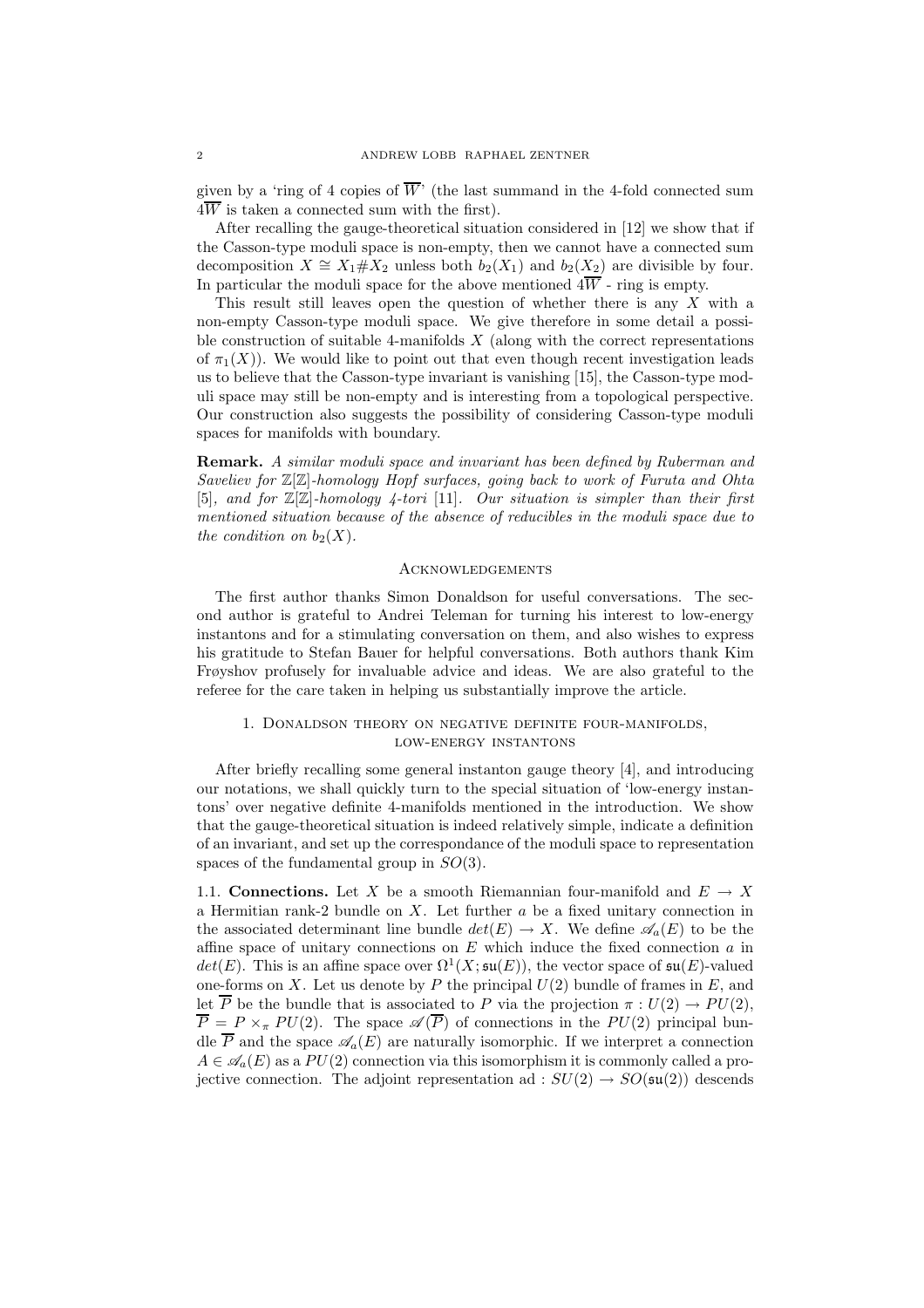to a group isomorphim  $PU(2) \rightarrow SO(\mathfrak{su}(2))$ . The associated real rank-3 bundle  $P \times_{\text{ad}} \mathfrak{su}(2)$  is just the bundle  $\mathfrak{su}(E)$  of traceless skew-symmetric endomorphisms of E. Thus the space  $\mathscr{A}_{a}(E)$  is also isomorphic to the space  $\mathscr{A}(\mathfrak{su}(E))$  of linear connections in  $\mathfrak{su}(E)$  compatible with the metric. We shall write  $A \in \mathscr{A}(\overline{P})$  for connections in the  $PU(2)$  principal bundle and denote the associated connection in  $\mathfrak{su}(E)$  by the same symbol. Should we mean the unitary connection which induces the connection a in  $\det(E)$  we will write  $A_a$  instead.

Let  $\mathscr{G}^0$  denote the group of automorphisms of E of determinant 1. It is called the 'gauge group'. This group equals the group of sections  $\Gamma(X; P \times_{\text{Ad}} SU(2))$ , where Ad :  $U(2) \rightarrow Aut(SU(2))$  is given by conjugation. We shall write  $\mathscr{B}(E)$  for the quotient space  $\mathscr{A}(\overline{P}_E)/\mathscr{G}^0$ . A connection is called *reducible* if its stabiliser under the gauge group action equals the subgroup given by the centre  $\mathbb{Z}/2 = Z(SU(2))$ which always operates trivially, otherwise *irreducible*. Equivalently, a connection  $A_a$  is reducible if and only if there is a  $A_a$  - parallel splitting of E into two proper subbundles.

Let us point out that the characteristic classes of the bundle  $\mathfrak{su}(E)$  are given by

$$
w_2(\mathfrak{su}(E)) = c_1(E) \pmod{2}
$$
  
\n
$$
p_1(\mathfrak{su}(E)) = -4c_2(E) + c_1(E)^2.
$$
\n(1)

1.2. Moduli space of anti-selfdual connections. For a connection  $A \in \mathscr{A}(\overline{P})$ we consider the anti-selfduality equation

$$
F_A^+ = 0 \tag{2}
$$

where  $F_A$  denotes the curvature form of the connection A, and  $F_A^+$  its self-dual part with respect to the Hodge-star operator defined by the Riemannian metric on  $X$ . The moduli space  $\mathcal{M}(E) \subseteq \mathcal{B}(E)$  of antiself-dual connections,

$$
\mathcal{M}(E) = \{ A \in \mathcal{A}(\overline{P}_E) | F_A^+ = 0 \} / \mathcal{G}^0
$$

is the central object of study in instanton gauge theory. This space is in general non-compact and there is a canonical "Uhlenbeck-compactification" of it. The antiselfduality equations are elliptic, so Fredholm theory provides finite dimensional local models for the moduli space. The often problematic aspect of Donaldson theory is the need to deal with reducible connections and with a non-trivial compactification. We will consider special situations where these problems do not occur.

1.3. Low-energy instantons over negative definite four-manifolds. We restrict now our attention to smooth Riemannian four-manifolds X with  $b_2^+(X) = 0$ and  $b_2(X) \geq 1$ . According to Donaldson's theorem [2] the intersection form of such a four-manifold is diagonal. Let  $\{e_i\}$  be a set of elements in  $H^2(X;\mathbb{Z})$  which induce a basis of  $H^2(X;\mathbb{Z})/Tors$  diagonalising the intersection form.

**Lemma 1.1.** [12, section 4.2.1] *Suppose the Hermitian rank-2 bundle*  $E \rightarrow X$ *has first Chern class*  $c_1(E) = \sum e_i$  *and its second Chern class is strictly negative,*  $c_2(E) < 0$ . Then  $E \to X$  does not admit any topological decomposition  $E = L \oplus K$ *into the sum of two complex line bundles.*

*Proof:* Suppose  $E = L \oplus K$ . Then  $c_1(L) = \sum l_i e_i$  and  $c_1(K) = \sum e_i - \sum l_i e_i$ for some  $l_i \in \mathbb{Z}$ . Therefore,

$$
c_2(E) = c_1(L)(c_1(E) - c_1(L)) = \sum (l_i^2 - l_i) \ge 0.
$$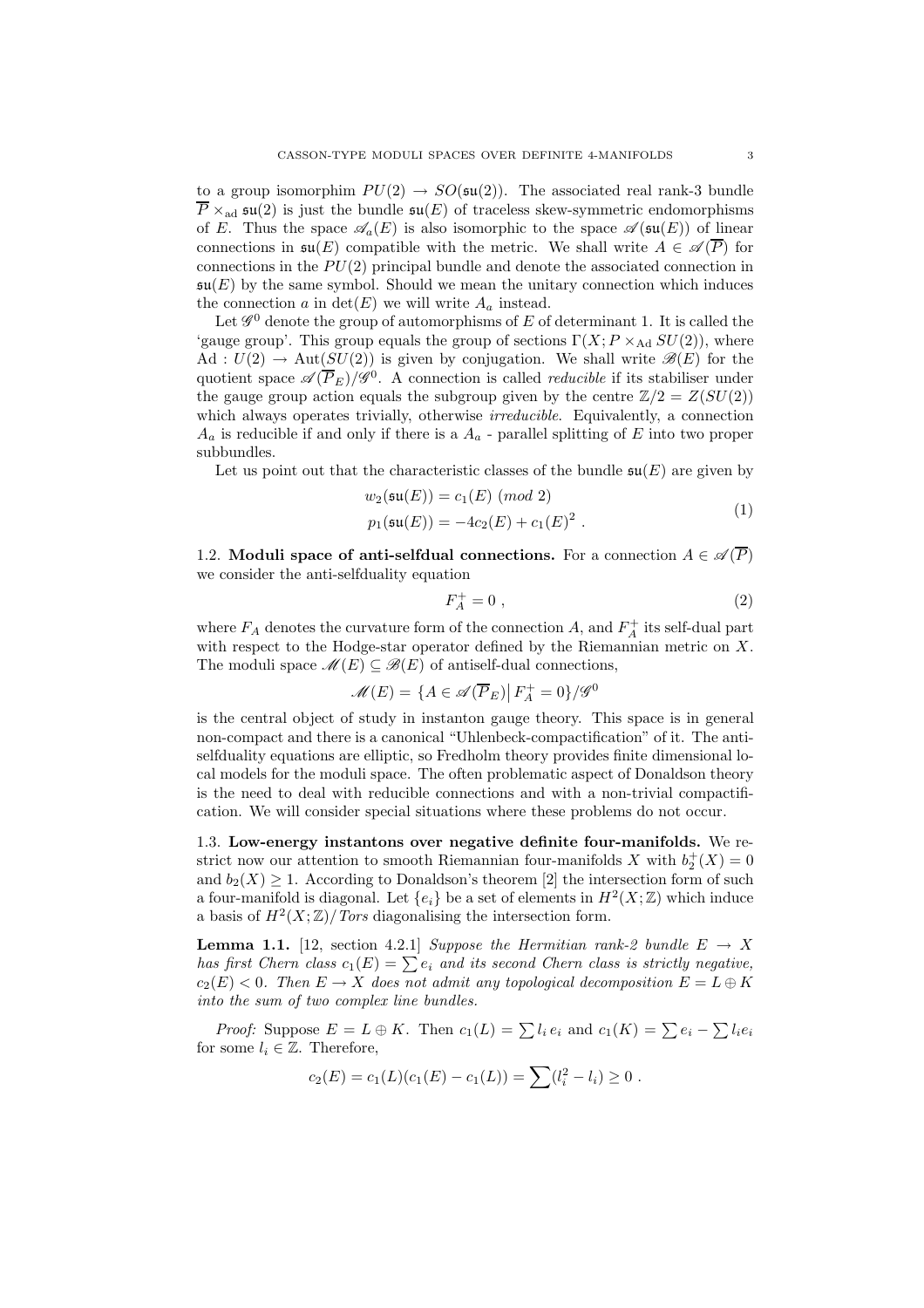**Corollary 1.2.** Let  $E \to X$  be as in the previous lemma. Then the moduli space M(E) *does not admit reducibles.*

For a connection  $A \in \mathscr{A}(\mathfrak{su}(E))$  Chern-Weil theory gives the following formula:

$$
\frac{1}{8\pi^2}(\|F_A^-\|_{L^2(X)}^2 - \|F_A^+\|_{L^2(X)}^2) = -\frac{1}{4}p_1(\mathfrak{su}(E)) = c_2(E) - \frac{1}{4}c_1(E)^2 \tag{3}
$$

In particular, for anti-selfdual connections the left hand side of this equation is always non-negative, and we can draw the following observation from the formula:

**Observation.** [12, p. 1717] *1. For*  $c_2(E) - 1/4 c_1(E)^2 \in \{0, 1/4, 2/4, 3/4\}$  *the moduli space*  $\mathcal{M}(E)$  *is always compact, independently of the chosen metric or any genericity argument. In fact, the lower strata in the Uhlenbeck-compactification consist of anti-selfdual connections in bundles*  $E_k$  *with*  $c_1(E_k) = c_1(E)$  *and*  $c_2(E_k) = c_2(E) - k$ *for*  $k > 1$ *.* 

2. For  $c_1(E) = \sum e_i$  we have  $c_1(E)^2 = -b_2(X)$ . Thus, if  $b_2(X) \equiv 0 \pmod{4}$  and  $c_2(E) = -\frac{1}{4}b_2(\overline{X})$  the moduli space  $\mathscr{M}(E)$  will consist of projectively flat connec*tions only.*

We recall the expected dimension of the moduli space  $\mathcal{M}(E)$ . It is given by the formula

$$
d(E) = -2 p_1(\mathfrak{su}(E)) + 3(b_1(X) - b_2^+(X) - 1)
$$

In particular it can happen that  $d(E) \geq 0$  in the situation we consider, namely,  $b_2^+(X) = 0, c_1(E) = \sum e_i$ , and  $c_2(E) < 0$ , the latter condition assuring that we are in the favorable situation of Lemma 1.1.

Interesting is the following special case of 'Casson-type' moduli spaces that we consider from now on:

Proposition 1.3. *Let* X *be a negative definite Riemannian four-manifold with strictly positive second Betti-number*  $b_2(X)$  *divisible by four, and*  $b_1(X) = 1$ *. Let*  $E \rightarrow X$  be a Hermitian rank-2 bundle with  $c_1(E) = \sum e_i$  and with  $c_2(E) =$  $-1/4$   $b_2(X)$ . Then the moduli space  $\mathcal{M}(E)$  of projectively anti-selfdual connec*tions in* E *is compact and consists of irreducible projectively flat connections only, and is of expected dimension zero.*

After suitable perturbations a gauge theoretic invariant can be defined in this situation: It is an algebraic count of a perturbed moduli space which consists of a finite number of points, the sign of each point is obtained by a natural orientation determined by the determinant line bundle of a family of elliptic operators. This has been done in the meantime in [15], where it is shown that this invariant is actually zero. We would like to emphasise that the vanishing of this invariant doesn't imply emptiness of the unperturbed moduli space that we shall investigate further here.

1.4. Flat connections, holonomy and representations of the fundamental **group.** Suppose we are in the situation that our moduli space  $\mathcal{M}(E)$  consists of flat connections in  $\mathfrak{su}(E) \to X$ , as for instance in the last proposition. Then we must have  $p_1(\mathfrak{su}(E)) = 0$  by Chern-Weil theory.

The holonomy establishes a correspondance between flat connections in the oriented real rank-3 bundle  $V \rightarrow X$  and representations of the fundamental group  $\pi_1(X)$  in  $SO(3)$  with a prescribed Stiefel-Whitney class. More precisely, let  $\rho$ :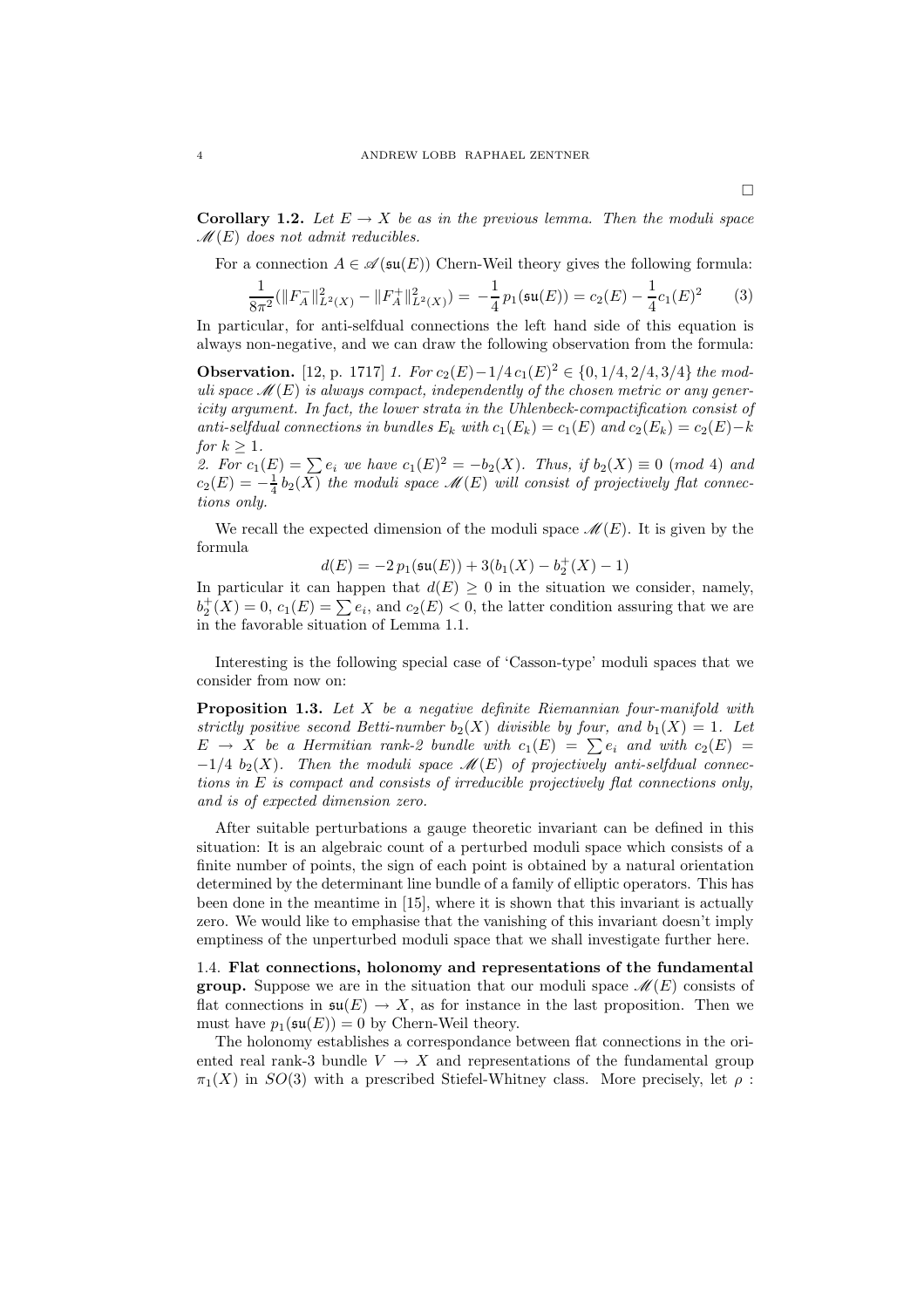$\pi_1(X) \to SO(3)$  be a representation of the fundamental group. Let  $\tilde{X}$  be the universal covering of X; it is a  $\pi_1(X)$  principal bundle over X. We can form the associated oriented rank-3-bundle

$$
V_{\rho} := \widetilde{X} \times_{\rho} \mathbb{R}^3.
$$

It admits a flat connection as it is a bundle associated to a principal bundle with discrete structure group. Therefore it has vanishing first Pontryagin class,  $p_1(V_o)$  = 0, by Chern-Weil theory. Its only other characteristic class [1] is its second Stiefel-Whitney class  $w_2(V_\rho)$ . Therefore we will say that the representation  $\rho$  has Stiefel-Whitney class  $w \in H^2(X;\mathbb{Z}/2)$  if  $w = w_2(V_\rho)$ . On the other hand, let  $V \to X$  be an oriented real rank-3 bundle with a flat connection  $A$ . Then the holonomy of  $A$ along a path only depends up to homotopy on the path, and therefore induces a representation  $Hol(A) : \pi_1(X) \to SO(3) = SO(V|_{x_0})$ . In particular, the holonomy defines a reduction of the structure group to  $\pi_1(X)$ , and the bundle can therefore be reconstructed as  $V \cong V_{Hol(A)}$ . In particular the representation  $Hol(A)$  has Stiefel-Whitney class  $w_2(V_{Hol(A)}) = w_2(V)$ .

The moduli space  $\mathcal{M}(E)$  has been obtained by quotienting the space of antiselfdual connections in  $\mathscr{A}(P_E) \cong \mathscr{A}(\mathfrak{su}(E))$  by the gauge group  $\mathscr{G}^0$ . From the perspective of the  $PU(2)$  connections in  $\mathfrak{su}(E)$  this gauge group is not the most natural one. Instead, the group

$$
\mathscr{G} := \Gamma(X; P \times_{\text{Ad}} PU(2))
$$

is the natural group of automorphisms of connections in  $\mathfrak{su}(E)$ . Not every element  $g \in \mathscr{G}$  admits a lift to  $\mathscr{G}^0$ ; instead, there is a natural exact sequence

$$
1 \to \mathscr{G}^0 \to \mathscr{G} \to H^1(X;\mathbb{Z}/2) \to 0.
$$

Quotienting by  $\mathscr{G}^0$  has the advantage of a simpler discussion of reducibles, as discussed above. Let us denote by

$$
\mathscr{M}(\mathfrak{su}(E)):=\{A\in\mathscr{A}(\mathfrak{su}(E))\,|\,F_A^+=0\}/\mathscr{G}
$$

the moduli space of anti-self dual connections in  $\mathfrak{su}(E)$  modulo the full gauge group G. Then there is a branched covering  $\mathcal{M}(E) \to \mathcal{M}(\mathfrak{su}(E))$  with 'covering group'  $H^1(X;\mathbb{Z}/2).$ 

Let us denote by  $\mathcal{R}_w(\pi_1(X); SO(3))$  the space of representations of  $\pi_1(X)$  in SO(3) up to conjugation and of Stiefel-Whitney class  $w \in H^2(X;\mathbb{Z}/2)$ . The above discussion implies that there is a homeomorphism

*Hol*: 
$$
\mathscr{M}(\mathfrak{su}(E)) \stackrel{\cong}{\rightarrow} \mathscr{R}_w(\pi_1(X); SO(3))
$$
,

where  $w = w_2(\mathfrak{su}(E))$ . In particular,  $\mathcal{M}(E)$  surjects onto  $\mathcal{R}_w(\pi_1(X); SO(3))$ .

# 2. REPRESENTATIONS OF THE FUNDAMENTAL GROUP IN  $SO(3)$  and the vanishing result

We will use the above derived relation of the 'Casson-type moduli space'  $\mathcal{M}(E)$ to the representation space  $\mathcal{R}_w(\pi_1(X); SO(3))$  to obtain the vanishing result which is mentioned in the introduction.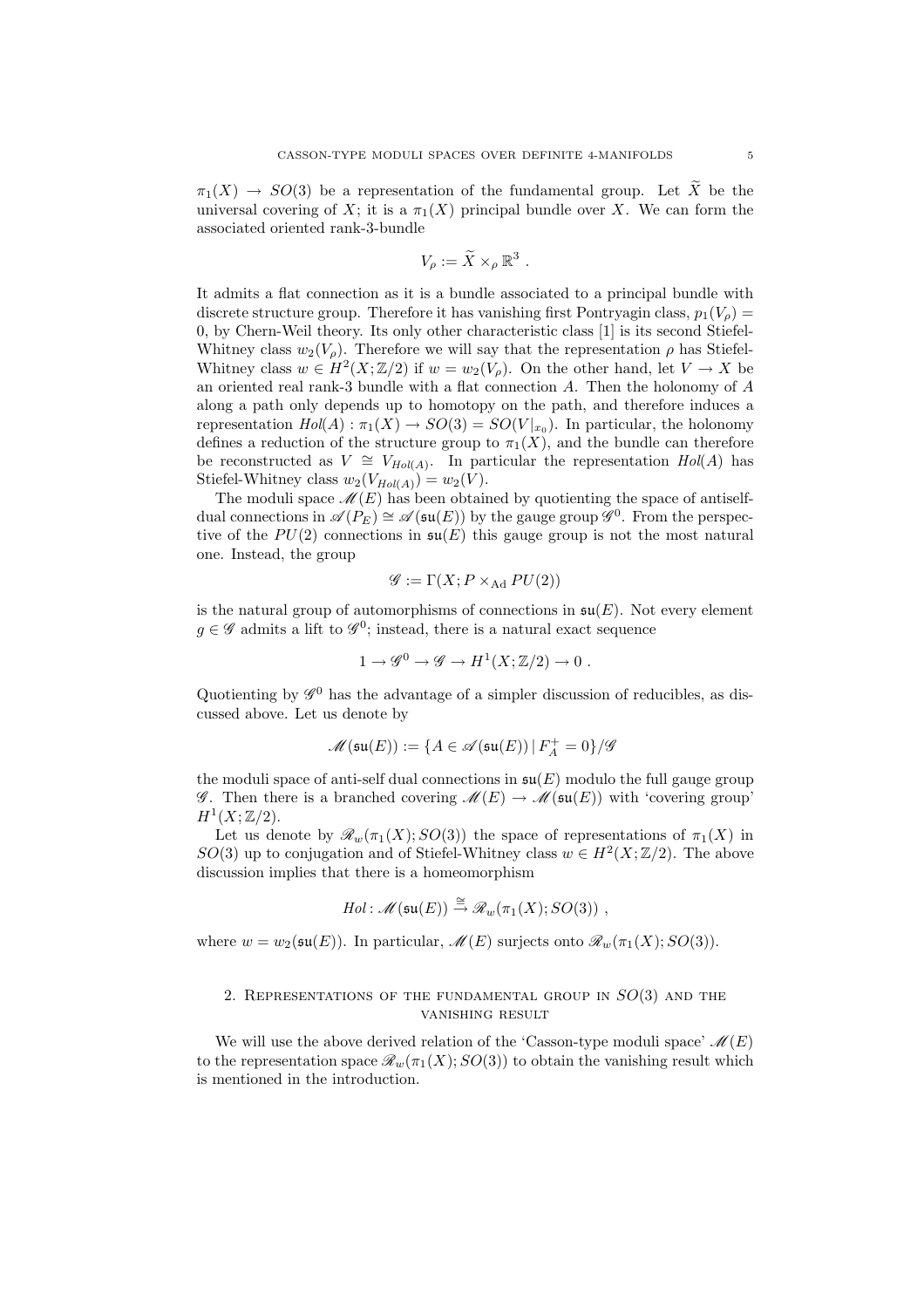2.1. **Flat**  $SO(3)$  **bundles.** The above construction of the bundle  $V_\rho$  associated to a representation  $\rho : \pi_1(X) \to SO(3)$  is functorial in the following sense:

**Lemma 2.1.** *Suppose we have a map*  $f : W \to X$  *between topological spaces, and*  $\rho : \pi_1(X) \to SO(3)$  *a representation of the fundamental group of* X. Then there is *a natural isomorphism*

$$
f^*V_\rho \cong V_{\rho \circ f_*} \tag{4}
$$

*between the pull-back of the bundle*  $V_{\rho}$  *via* f *and the bundle*  $V_{\rho \circ f_*} \to W$ *, where*  $f_* : \pi_1(W) \to \pi_1(X)$  *is the map induced by* f *on the fundamental groups.* 

*Proof:* We have a commutative diagram



where the vertical maps are the universal coverings, and where  $\tilde{f}$  is the unique map turning the diagram commutative (we work in the category of pointed topological spaces here). It is elementary to check that the map  $\tilde{f}$  is equivariant with respect to the action of  $\pi_1(W)$ , where this group acts on  $\widetilde{X}$  via  $f_* : \pi_1(W) \to \pi_1(X)$  and the deck transformation group of  $\tilde{X}$ . The claimed isomorphism follows then from naturality of the associated bundle construction.  $\Box$ 

Proposition 2.2. *Suppose the four-manifold* X *splits along the connected 3-manifold Y as*  $X = X_1 \cup_Y X_2$  *into two four-manifolds*  $X_1$  *and*  $X_2$ *. Then any representation*  $\rho : \pi(X) \to SO(3)$  *induces representations*  $\rho_i : \pi_1(X_i) \to SO(3)$  *via*  $\rho \circ (j_i)_*$ where the map  $j_i: X_i \hookrightarrow X$  is the inclusion. For these representations we have

$$
V_{\rho}|_{X_i} = V_{\rho_i} \tag{5}
$$

*Conversely, given representations*  $\rho_i : \pi_1(X_i) \to SO(3)$  *such that*  $\rho_1 \circ (k_1)_* =$  $\rho_2 \circ (k_2)_*: \pi_1(Y) \to SO(3)$ , where  $k_i: Y \hookrightarrow X_i$  denotes the inclusion, there is a *representation*  $\rho : \pi_1(X) \to SO(3)$  *inducing*  $\rho_1$  *and*  $\rho_2$  *via the respective restrictions.* 

*Proof:* This follows from the Theorem of Seifert and van Kampen and the lemma above or, equivalently, by gluing connections.  $\Box$ 

## 2.2. Vanishing results for Casson-type moduli spaces.

**Proposition 2.3.** Let X be a four-manifold with  $b_2^+(X) = 0$ , and let  $w \in H^2(X; \mathbb{Z}/2)$ *be*  $\sum e_i \pmod{2}$ *. Suppose there is a representation*  $\rho : \pi_1(X) \to SO(3)$  *with fixed* second Stiefel-Whitney class w. Then none of the Poincaré dual of the basis ele*ments*  $e_i$  *is in the image of the Hurewicz-homomorphism*  $h : \pi_2(X) \to H_2(X; \mathbb{Z})$ .

*Proof* [12, p. 1718]: Suppose we have a map  $f : S^2 \to X$  such that  $PD(e_i) =$  $f_*[S^2]$ , where  $[S^2] \in H_2(S^2;\mathbb{Z})$  denotes the fundamental cycle of  $S^2$ , and  $PD(e_i)$ denotes the Poincaré dual of  $e_i$ . Then we have

$$
\langle w, f_*[S^2] \rangle \equiv \langle \sum e_j, PD(e_i) \rangle = e_i^2 = -1 \pmod{2}.
$$
 (6)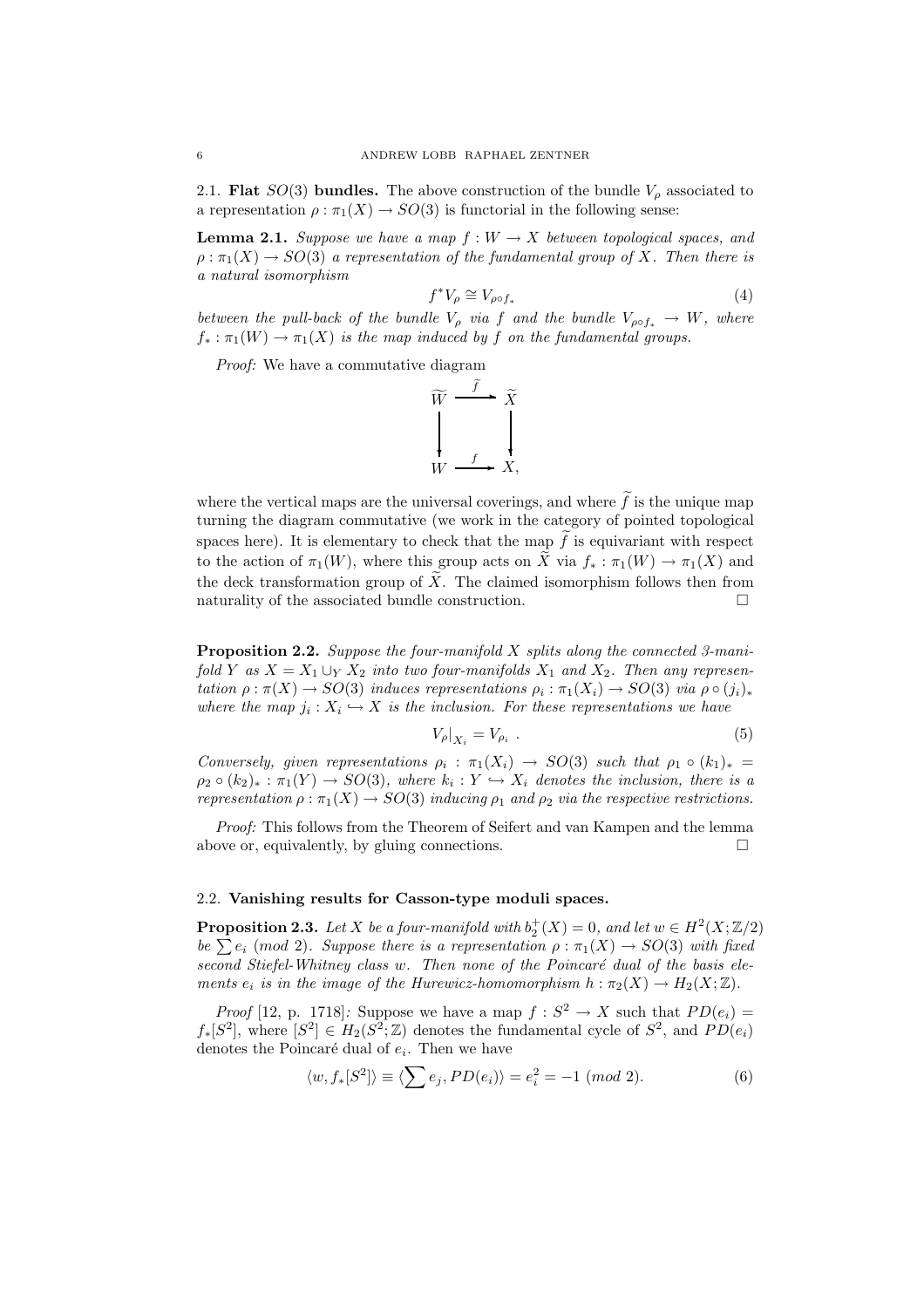On the other hand, by naturality of the cohomology-homology pairing, we get

$$
\langle w, f_*[S^2] \rangle = \langle w_2(V_\rho), f_*[S^2] \rangle = \langle f^* w_2(V_\rho), [S^2] \rangle . \tag{7}
$$

But the above Lemma 2.1 implies that  $f^*w_2(V_\rho) = w_2(f^*V_\rho) = w_2(V_{\rho \circ f_*})$ . As  $S^2$ has trivial fundamental group the bundle  $V_{\rho \circ f_*}$  is clearly the trivial bundle, so the left hand side of equation (7) must be zero modulo 2, a contradiction to equation  $(6).$ 

Remark. *By Hopf 's theorem on the cokernel of the Hurewicz-homomorphism, expressed in the exact sequence*

$$
\pi_2(X) \to H_2(X;\mathbb{Z}) \to H_2(\pi_1(X);\mathbb{Z}) \to 0 ,
$$

*the fundamental group has to have non-trivial second homology in order to obtain a non-empty Casson-type moduli space.*

This proposition gives a topological significance of the zero-energy instantons: If the moduli space is non-empty then the elements  $PD(e_i)$  are not representable by spheres! One might wonder whether there exists any four-manifold where the elements  $PD(e_i)$  are not representable by spheres. Certainly this cannot be a simply connected four-manifold because of the Hurewicz-isomorphism theorem. Interestingly, the answer is affirmative. Generalising Mumford's fake projective plane [9], Prasad and Yeung have constructed manifolds with the rational cohomology of the complex projective space  $\mathbb{CP}^2$  whose universal cover is the unit ball in  $\mathbb{C}^2$  [10]. Such a manifold W is therefore an Eilenberg-MacLane space  $K(\pi_1(W), 1)$ .

Now let Z be the four-manifold that we obtain from the connected sum of four  $\overline{W}$ , where we do again a connected sum of the last summand with the first. The so obtained "4- $\overline{W}$ -ring" is diffeomorphic to

$$
Z := \overline{W} \# \overline{W} \# \overline{W} \# \overline{W} \# S^1 \times S^3 =: 4\overline{W} \# S^1 \times S^3.
$$

This manifold has negative definite intersection form and has Betti-numbers  $b_1(Z)$  = 1 and  $b_2(Z) = 4$ . In addition, no element of  $H_2(Z, \mathbb{Z})$  is representable by a 2-sphere, so we get no obstruction to non-emptiness from Proposition 2.3. Thus the fourmanifold  $Z$  is a prototype of a four-manifold on which to consider the moduli space of  $PU(2)$  instantons associated to the bundle  $E \to Z$  with  $c_1(E) = \sum e_i$  and  $c_2(E) = -\frac{1}{4}b_2(X)$  (and therefore of representations of  $\pi_1(X) \to SO(3)$  with fixed Stiefel-Whitney class  $w = \sum e_i \pmod{2}$ . However, as we will see, there are no such instantons.

Theorem 2.4. *Let* X *be a smooth closed negative definite four-manifold. If there is a representation*  $\rho : \pi_1(X) \to SO(3)$  *with Stiefel-Whitney class*  $w := \sum e_i \pmod{2}$ , *then the second Betti-number*  $b_2(X)$  *must be divisible by four.* 

*Proof:* The bundle  $V_\rho$  has  $w_2(V_\rho) = w$  and vanishing first Pontryagin-class  $p_1(V_0) = 0$  because this bundle admits a flat connection. Now the Dold-Whitney theorem  $[1]$  states that the second Stiefel-Whitney class  $w_2$  and the first Pontryagin class  $p_1$  of any oriented real rank-3 bundle satisfy the equation

$$
P-Sq(w_2) = p_1 \pmod{4} .
$$

Here P-Sq :  $H^2(X;\mathbb{Z}/2) \to H^4(X;\mathbb{Z}/4)$  denotes the Pontryagin square, a lift of the cup-product squaring  $H^2(X;\mathbb{Z}/2) \to H^4(X;\mathbb{Z}/2)$  to the coefficient group  $\mathbb{Z}/4$ . If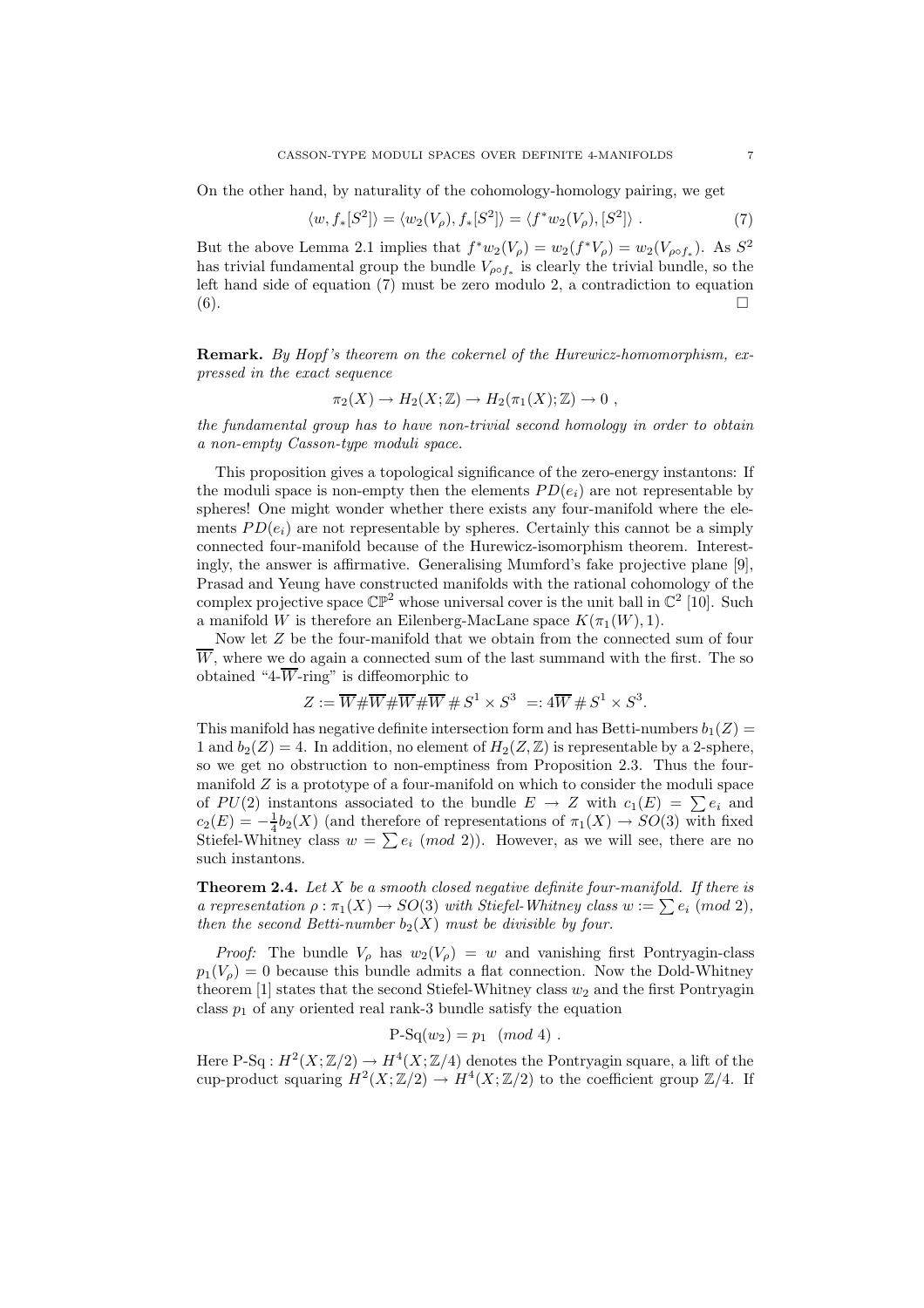the class  $v \in H^2(X; \mathbb{Z}/2)$  is the mod-2 reduction of an integral class  $c \in H^2(X; \mathbb{Z})$ then the Pontryagin square is simply the mod-4 reduction of the square of  $c$ , i.e.

$$
P-Sq(v) = c^2 \pmod{4} .
$$

In our case the Dold-Whitney theorem thus implies that

$$
0 = \text{P-Sq}(w) = \sum e_i^2 = -b_2(X) \pmod{4} \; .
$$

 $\Box$ 

Hence we obtain the following

Theorem 2.5. *Let* X *be a four-manifold with negative definite intersection form and suppose it admits a connected sum decomposition*  $X_1 \# X_2$ *. Suppose*  $\rho : \pi_1(X) \rightarrow$ SO(3) *is a representation of the fundamental group of* X *with fixed Stiefel-Whitney class*  $w = \sum e_i \pmod{2}$ . Then both  $b_2(X_1)$  *and*  $b_2(X_2)$  *must be divisible by four.* 

*Proof:* Note first that the intersection form of both  $X_1$  and  $X_2$  must be diagonal. This follows from Eichler's theorem on unique decomposition of symmetric definite forms over  $\mathbb{Z}$ , see [6]. Therefore the basis vectors  $\{e_i\}$  of  $H^2(X;\mathbb{Z})$  are simply given by the union of basis vectors  $\{f_i\}$  of  $H^2(X_1; \mathbb{Z})$ , diagonalising the intersection form of  $X_1$ , and basis vectors  $\{g_i\}$  of  $H^2(X_2; \mathbb{Z})$ , diagonalising the intersection form of  $X_2$ .

Note that  $\pi_1(X_i \setminus B^4) \cong \pi_1(X_i)$ . The above Proposition 2.2 now applies yielding representations  $\rho_i : \pi_1(X_i) \to SO(3)$ . Its second Stiefel-Whitney class computes, using the above equation (5),

$$
w_2(V_{\rho_1}) = w_2(V_{\rho})|_{X_1 \setminus B^4} = \sum f_i \ (mod \ 2) ,
$$

and likewise for  $w_2(V_{\rho_2})$ . The above theorem therefore concludes the proof.  $\square$ 

**Corollary 2.6.** This implies that the above considered manifold  $Z = 4\overline{W} + S^1 \times S^3$ *does not admit a representation*  $\rho : \pi_1(X) \to SO(3)$  *with Stiefel-Whitney class being the mod-2 reduction of the sum of basis elements diagonalising the intersection form.*

Remark. *As a 'converse' to the above vanishing theorem, suppose we are given a connected sum*  $X = X_1 \# X_2$  *and representations*  $\rho_i : \pi_1(X_i) \to SO(3)$  *with the* desired Stiefel-Whitney classes on  $X_i$ ,  $i = 1, 2$ . According to Proposition 2.2, we *obtain the representation*  $\rho = \rho_1 * \rho_2 : \pi_1(X) \to SO(3)$  *which has the desired Stiefel-Whitney class. This is in contrast to well-known vanishing theorems for connected sums of manifolds with*  $b_2^+(X_i) > 0, i = 1, 2$  *as in* [4, Theorem 9.3.4 and, in particular, Proposition 9.3.7]*.*

# 3. Constructing 4-manifolds with non-empty Casson-type moduli **SPACE**

There is much interest in the relationship between the fundamental group of a 4-manifold and its intersection form. The Casson-type invariant considered in this paper gives rise to the natural question of whether there exists *any* 4-manifold X with non-empty Casson-type moduli space. In this section we describe a construction that we hope will provide the first examples of such manifolds, by indicating how to construct non-empty representation spaces  $\mathscr{R}_w(\pi_1(X); SO(3)).$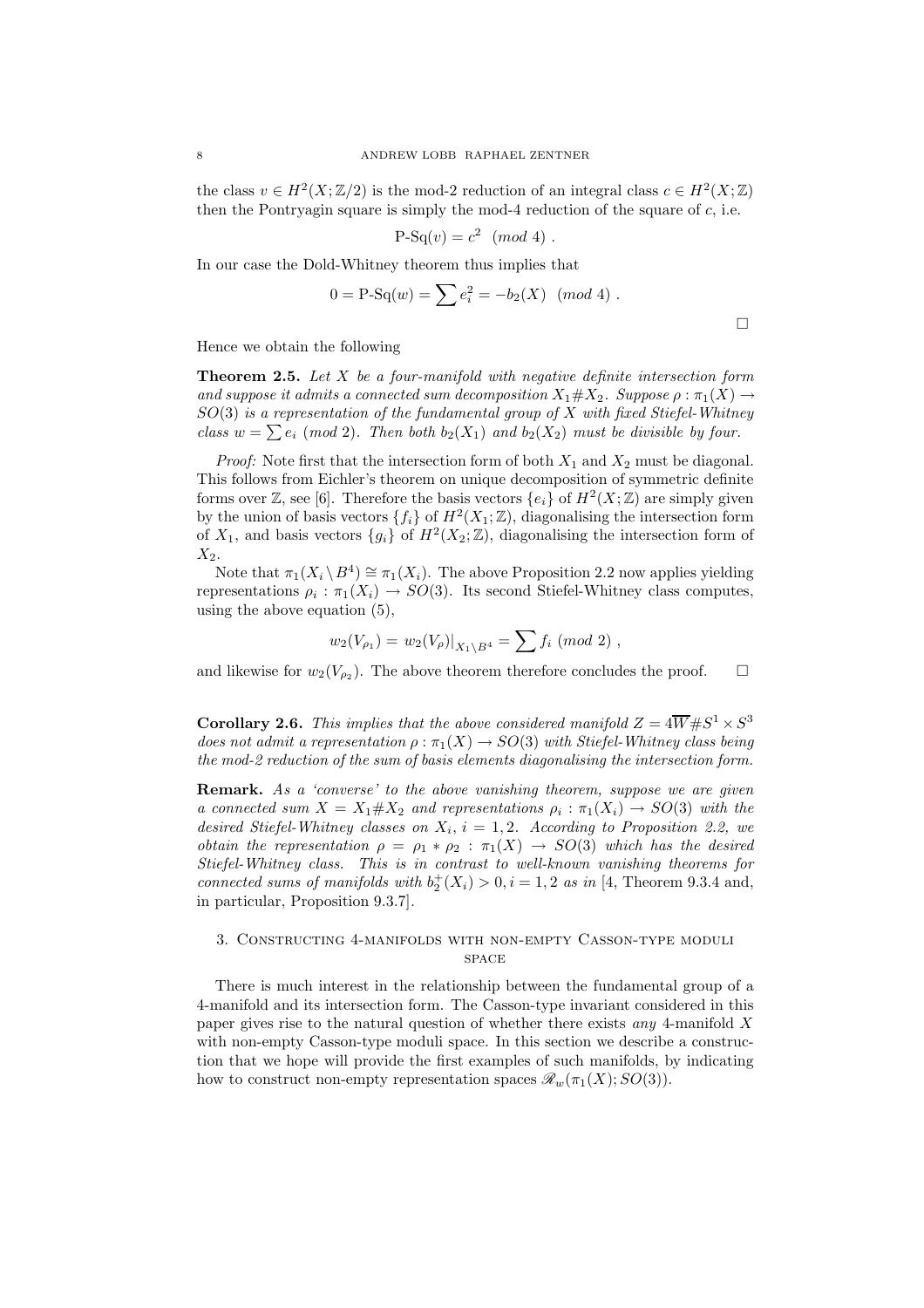3.1. Immersed 2-links and negative-definite 4-manifolds. Let  $\tilde{L} = \coprod_m S^2 \to$  $S<sup>4</sup>$  be a smooth immersion of m 2-spheres such that any points of self-intersection of  $\tilde{L}$  occur with negative sign and between two branches of the same component of  $\tilde{L}$ . Suppose there are n self-intersections. Blowing up n times and taking the proper transform we obtain an *m*-component embedded link  $L = \coprod_m S^2 \hookrightarrow \#^n \overline{\mathbb{CP}}^2$ .

Each component of L intersects each exceptional sphere of  $\#^n\overline{\mathbb{CP}}^2$  either at no points or at one point positively and at one point negatively (this is because each intersection point of  $\tilde{L}$  occurred within a single component and with negative sign). Hence each component of  $L$  is trivial homologically and so the embedding of  $L$ extends to a  $D^2$ -neighbourhood.

We do surgery on L by removing  $L \times D^2$  and gluing in  $\prod_m D^3 \times S^1$ . Call the resulting 4-manifold X. The construction of X was suggested by Kim Frøyshov. It turns out to be very suited to our purposes; we have

**Lemma 3.1.** (1)  $H_1(X;\mathbb{Z}) = \bigoplus_m \mathbb{Z}$ .

- (2)  $H_2(X;\mathbb{Z}) = \bigoplus_n \mathbb{Z}$ .
- (3) *There is a basis for*  $H_2(X;\mathbb{Z})$  *with each element represented by an embedded*  $torus T^2 \hookrightarrow X.$
- (4) *The intersection form of* X *is diagonal and negative definite.*

*Proof:*

Let  $Y = \#^n \overline{\mathbb{CP}}^2 \setminus (L \times D^2)$  be the complement of the link L. Then

$$
\#^n \overline{\mathbb{CP}}^2 = Y \cup m \, 2-\text{ handles } \cup \text{m } 4-\text{ handles},
$$
  

$$
X = Y \cup m \, 3-\text{ handles } \cup \text{m } 4-\text{ handles}.
$$

Hence

- $\chi(\#^n \overline{\mathbb{CP}}^2) \chi(X) = 2m$
- $H_1(X;\mathbb{Z}) = H_1(Y;\mathbb{Z})$
- $H_1(Y;\mathbb{Z}) \subseteq \bigoplus_m \mathbb{Z}$  since  $\#^n \overline{\mathbb{CP}}^2$  is simply connected.

So we shall be done if we can find  $n$  embedded tori in  $X$  which are pairwise disjoint and which each have self-intersection −1. Figure 1 shows how to find these tori. Working inside  $\#^n \overline{\mathbb{CP}}^2$ , each exceptional sphere E intersects L transversely in two points. Connect these two points by a path on L. The  $D^2$ -neighbourhood of L pulls back to a trivial  $D^2$ -bundle over the path. The fibres over the two endpoints can be identified with neighbourhoods of these two points in  $E$ . Removing these neighbourhoods from  $E$  we get a sphere with two discs removed and we take the union of this with the  $S^1$  boundaries of all the fibres of the  $D^2$ -bundle over the path.

This gives a torus which has self-intersection  $-1$ , and we can certainly choose paths on L for each exceptional sphere which are disjoint.

 $\Box$ 

We have shown how to associate to a given immersed 2-link  $\tilde{L} = \coprod_{m} S^2 \to S^4$ with only negative self-intersections and disjoint components, a smooth 4-manifold  $X_{\tilde{L}}$  which is diagonal and negative definite, with basis elements of  $H_2(X_{\tilde{L}}; \mathbb{Z})$  represented by embedded tori.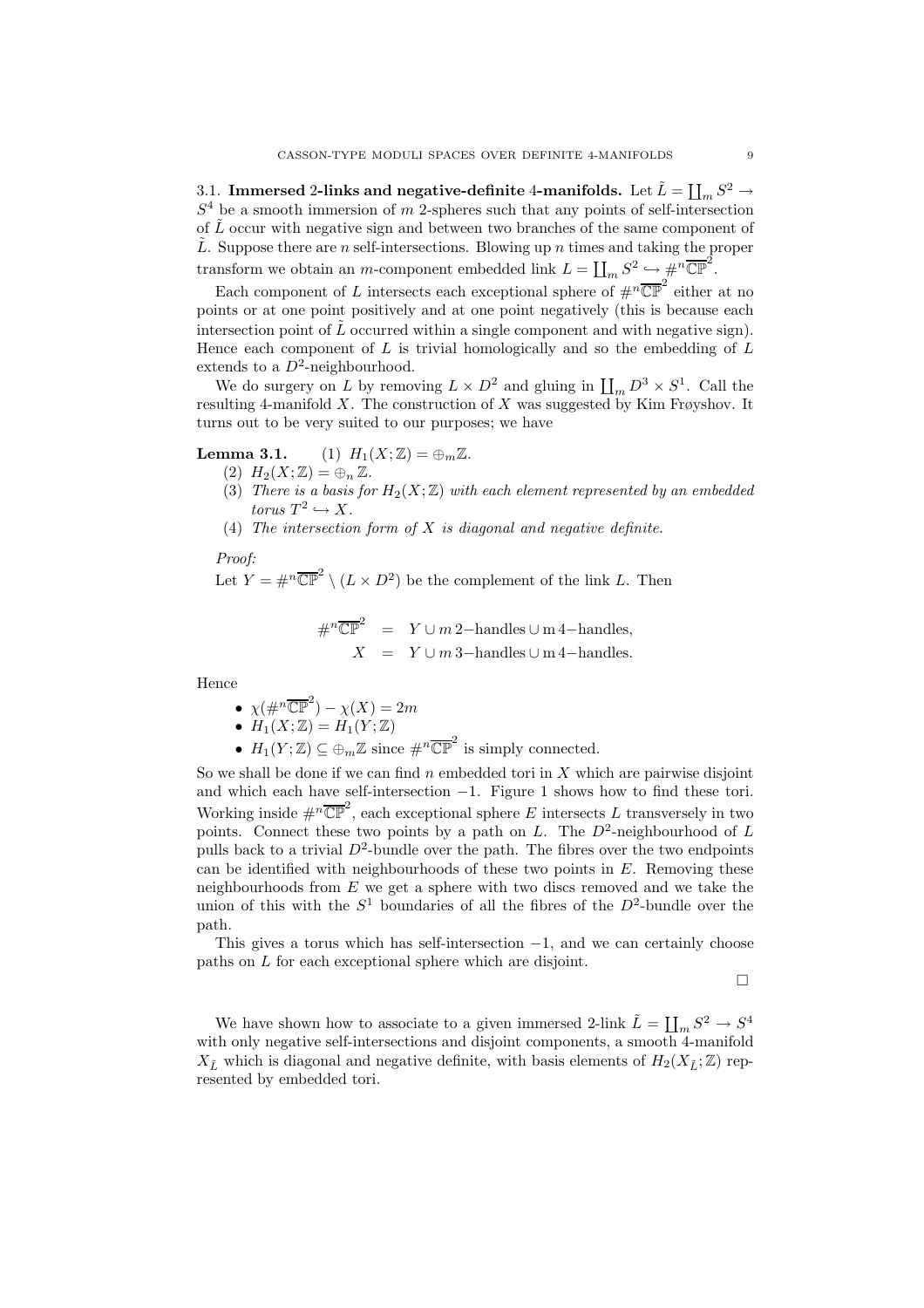

Boundary of neighbourhood of path on  $L$ 



3.2.  $SO(3)$  representations of  $\pi_1$  and presentations of 2-links. Using the same notation as in the previous subsection, we give a method to describe links  $\tilde{L}$ that come with representations  $\pi_1(X_{\tilde{L}}) \to SO(3)$  with the correct Stiefel-Whitney class  $w_2 = \sum e_i \pmod{2}$ . This method may not at first appear entirely general, but we show that if there is such a link  $\tilde{L}$  then it must admit a description of this form.

We start by giving a lemma, which follows from basic relative Morse theory:

Lemma 3.2. *Any closed immersed surface in* S <sup>4</sup> *admits a movie description in which the movie moves occur in the following order:*

- (1) 0*-handles (circle creation).*
- (2) *Simple crossing changes (see Figure 3).*
- (3) *Ribbon-type Reidemeister moves of type II (see Figure 4).*
- (4) *Ribbon-type* 1*-handle addition (see Figure 4).*

*After the ribbon-type* 1*-handle additions there remains a diagram of an unlink and the only handle attachments left to do are* 2*-handle attachments (circle annihilation).*

3.2.1. *Representations of the fundamental group and ribbon presentations of* 2*-links.* We now explain how to describe a representation  $\pi_1(\#^n\overline{\mathbb{CP}}^2 \setminus L) \to SO(3)$  from a decorated presentation of the immersed link  $\tilde{L}$ .

For notation, let  $\tilde{h}: S^4 \to \mathbb{R}$  be a height function corresponding to Lemma 3.2 with exactly 2 critical points that restricts to a Morse function on  $\tilde{L}$  such that all the *i*-handles of  $\tilde{L}$  occur in  $\tilde{h}^{-1}(-i)$  and the self-intersections of  $\tilde{L}$  occur in  $\tilde{h}^{-1}(-1/2)$ . Then there is a Morse function on the blow-up  $h : \#^n \overline{\mathbb{CP}}^2 \to \mathbb{R}$  with one maximum and one minimum, and  $n$  index 2 critical points. These index 2 critical points all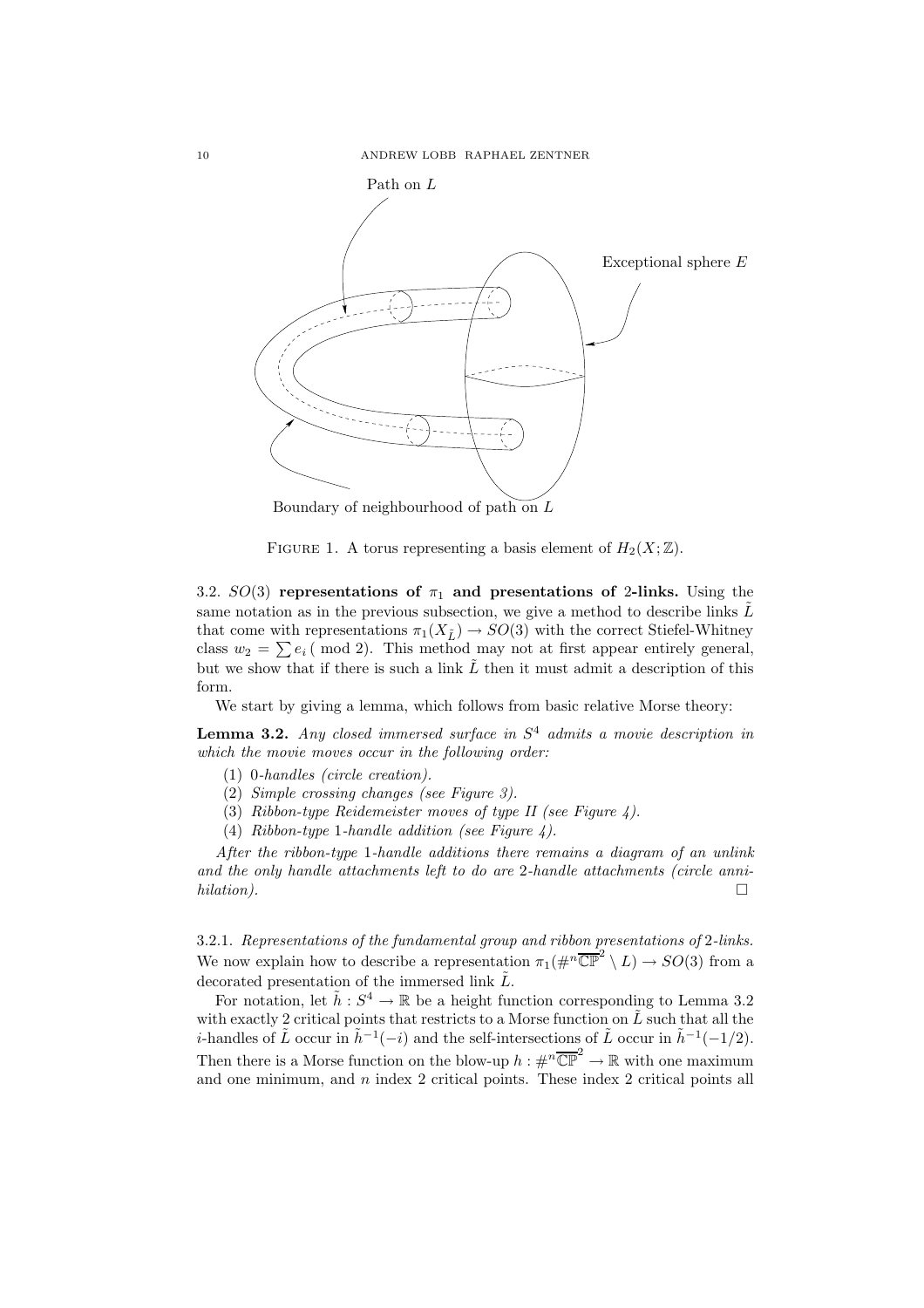

FIGURE 2. The 0-handles of a 2-knot with  $4k$  negative self-intersections.



Figure 3. By *simple crossing change* we mean doing a Reidemeister 2 move between two 0-crossing diagrams of the unknot and then performing a crossing change at one of the crossings we have introduced.

occur at  $h^{-1}(-1/2)$ , and h restricts to a Morse function on the proper transform L with the *i*-handles of L occurring in  $h^{-1}(-i)$ . We can use the same movie of  $\tilde{L}$ to describe the embedding of L.

Recall that  $\pi_1(X_{\tilde{L}}) = \pi_1(\#^n \overline{\mathbb{CP}}^2 \setminus L)$ . We compute  $\pi_1(\#^n \overline{\mathbb{CP}}^2 \setminus L)$  using the Van Kampen theorem. First note that  $h^{-1}([-3/4,\infty)) \setminus L$  is the boundary connect sum of n copies of the complement of 2 fibres in the  $D^2$ -bundle over  $S^2$  of Euler class −1, and l copies of  $D^4 \setminus D^2$  where the  $D^2$  with  $\partial D^2 \subset \partial D^4$  is trivially embedded. Here *n* is the number of self-intersections of  $\tilde{L}$  (and hence the number of blow-ups required on the way to constructing  $X_{\tilde{L}}$  and l is the number of extra 0-handles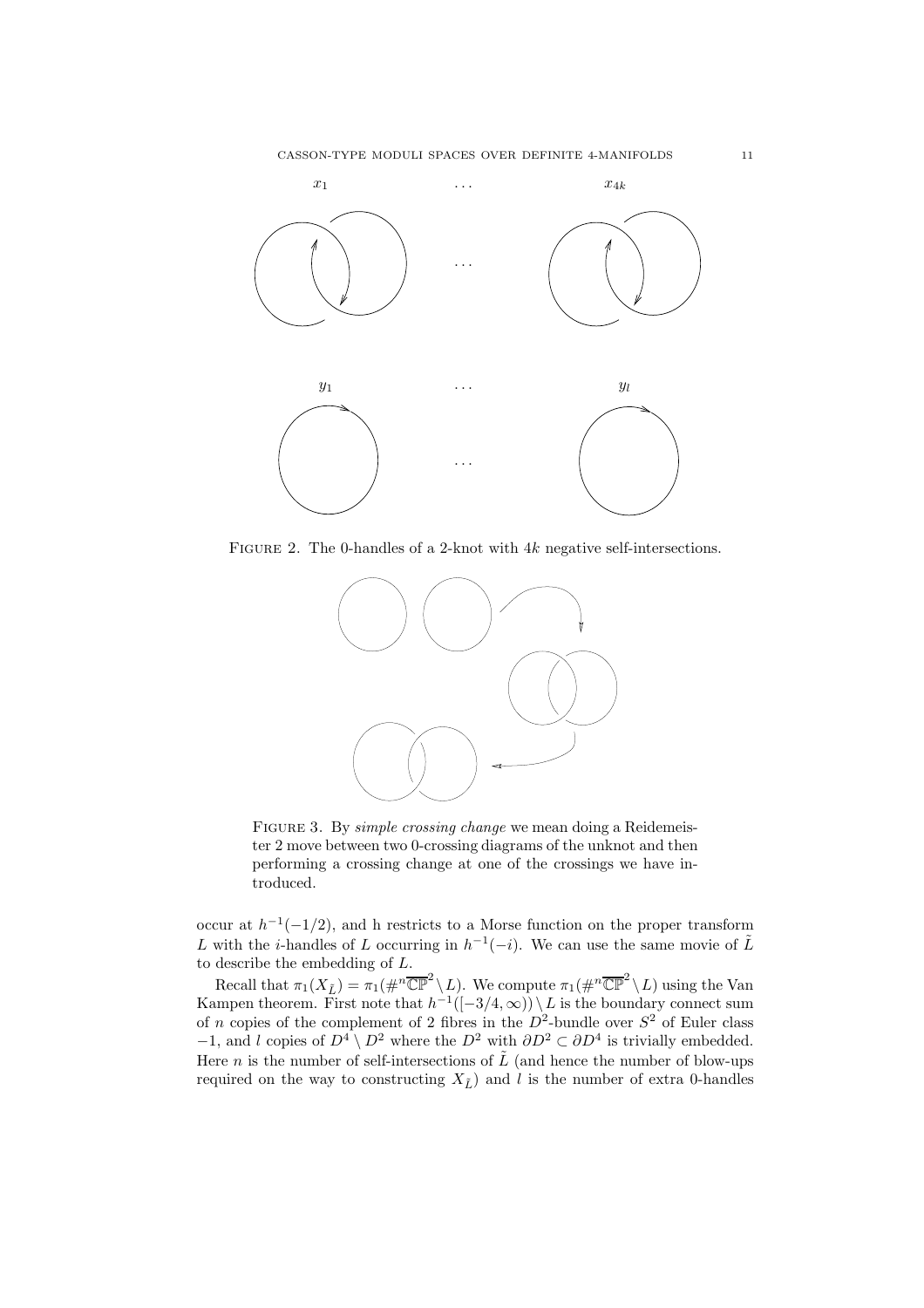

FIGURE 4. Ribbon-type moves in a movie presentation of an embedded surface in 4-space.

used in the movie presentation of  $\tilde{L}$  satisfying Lemma 3.2. Since by assumption  $X_{\tilde{L}}$ has a non-empty Casson-type moduli space and  $\dim H_2(X_{\tilde{L}}; \mathbb{Z}) = n$ , we can write  $n = 4k$  by Theorem 2.4.

The boundary of  $h^{-1}([-3/4,\infty)) \setminus L$  is shown as the complement of the link in Figure 2, with a point at infinity which we fix as the basepoint.

It is easy to compute that  $\pi_1(h^{-1}([-3/4,\infty)) \setminus L)$  is the free (non-abelian) group on  $4k+l$  generators. We fix representatives of a basis for this group as simple loops coming down from infinity, linking the relevant circle by small meridians and heading back up again. For each of the  $4k$  generators coming from the blowups we allow ourselves two representatives - one for each circle. Note that our representatives live in the *boundary* of  $h^{-1}([-3/4, \infty)) \setminus L$ .

To get the space  $h^{-1}([-3/2,\infty))\backslash L$  we attach the complements of some 1-handles to  $h^{-1}([-3/4,\infty)) \setminus L$ . What this means is that for every 1-handle of L, we glue a  $D^4 \setminus D^2$  to  $h^{-1}([-3/4,\infty)) \setminus L$ , via a homeomorphism of  $(D^3 \setminus (D^1 \cup D^1)) \subseteq$  $(S^3 \setminus S^1) = \partial(D^4 \setminus D^2)$  with a subset of  $\partial(h^{-1}(-3/4) \setminus L)$ . (All discs in this discussion are trivially embedded).

Since  $\pi_1(D^3 \setminus (D^1 \cup D^1)) = \mathbb{Z} \times \mathbb{Z}$ ,  $\pi_1(D^4 \setminus D^2) = \mathbb{Z}$ , and the map on  $\pi_1$  induced by inclusion is onto, the Van Kampen theorem tells us that adding the complement of a 1-handle adds a single, possibly trivial, relation to  $\pi_1$ . In other words, we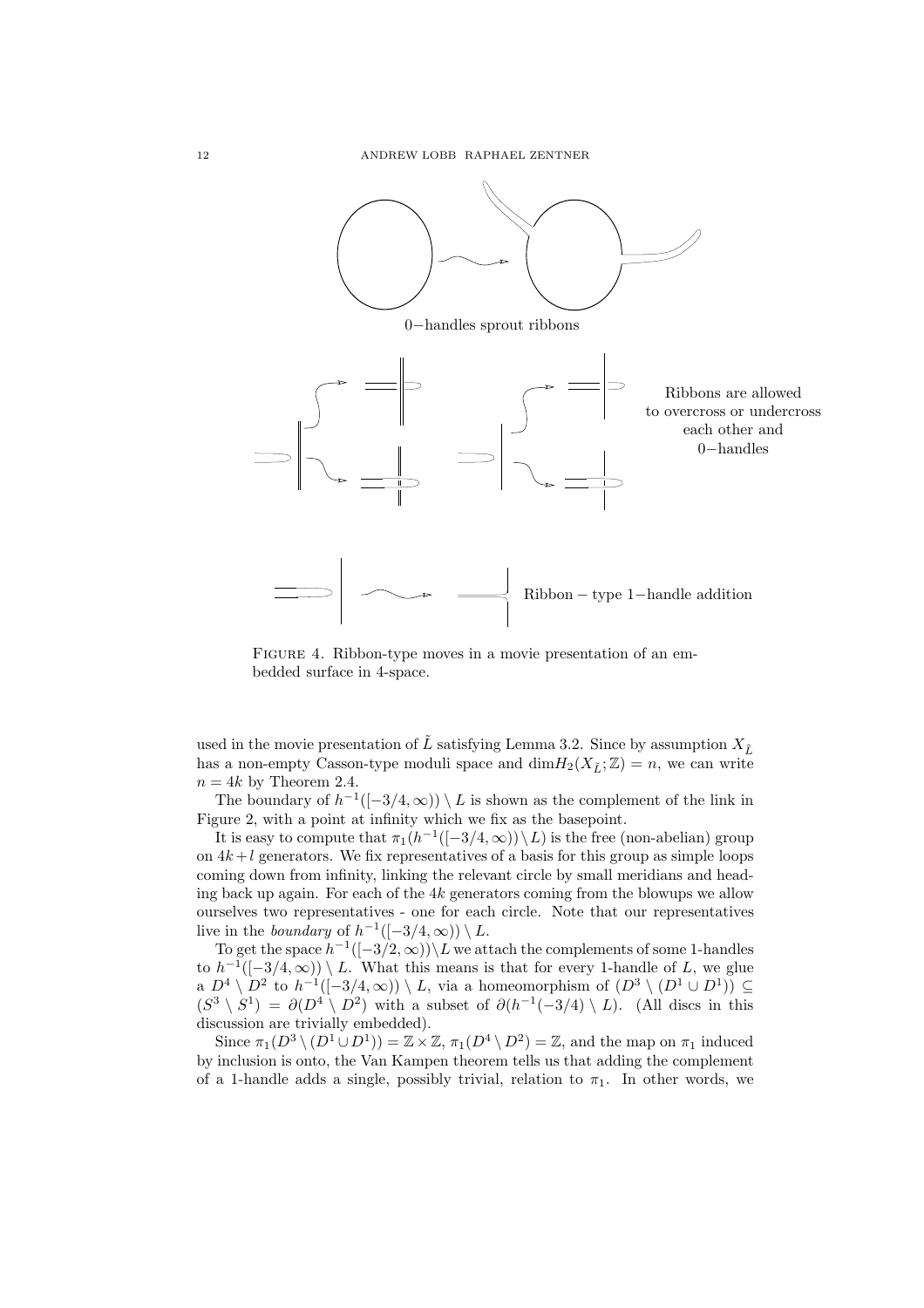obtain a presentation of  $\pi_1(h^{-1}([-3/2,\infty))\setminus L$  with  $4k+l$  generators and as many relators as there are 1-handles.

Since we obtain  $\#^n \overline{\mathbb{CP}}^2 \setminus L$  from  $h^{-1}([-3/2, \infty)) \setminus L$  by gluing on the complement of some trivially embedded  $D^2$ 's (one for each 2-handle of L) in  $D^4$ , it follows that  $\pi_1(\#^n \overline{\mathbb{CP}}^2 \setminus L) = \pi_1(h^{-1}([-3/2, \infty)) \setminus L)$ . Hence we have a presentation of  $\pi_1(\#^n\overline{\mathbb{CP}}^2 \setminus L)$ . Now by assumption,  $X_{\tilde{L}}$  has a non-empty Casson-type moduli space, so we choose some representation  $\rho : \pi_1(\#^n \overline{\mathbb{CP}}^2 \setminus L) = \pi_1(X_{\tilde{L}}) \to SO(3)$  that has the correct associated characteristic classes. Each generator of the presentation is associated to some circle or Hopf link in Figure 2. We decorate each circle or Hopf link with the image of the associated generator under  $\rho$ . We call these images  $x_1, x_2, \ldots, x_{4k}, y_1, y_2, \ldots, y_l \in SO(3).$ 

Each 1-handle complement that we attach appears in the movie of  $L$  as a ribbontype 1-handle addition as illustrated in Figure 4. Once we have added each ribbontype handle then by assumption we have an unlink.

3.2.2. *Representations of the fundamental group and a singular link diagram.* We now reformulate the existence of  $\rho : \pi_1(X_{\tilde{L}}) \to SO(3)$  in terms of properties of the movie description of  $\tilde{L}$  and the decoration by  $x_1, \ldots, x_{4k}, y_1, \ldots, y_l \in SO(3)$ .

Definition 3.3. *A singular link diagram* G *is given by*

- *starting with the link diagram Figure 2*
- *adding the cores of each* 1*-handle of* L˜.

(For an example see Figure 6).

**Remark.** We could recover the full immersion  $\tilde{L}$  from  $G$  by adding a framing to *each* 1*-handle core in* G*, describing how to thicken the cores to the full* 1*-handles.*

Lemma 3.4. *These two statements are equivalent:*

- (1) *Each component of*  $\tilde{L}$  *has genus* 0*.*
- (2) *Suppose two circles of Figure 2 are joined by three paths of* 1*-handle cores*  $l_1, l_2, l_3$  *in the singular diagram G. If*  $l_1, l_2, l_3$  *meet the first circle in three points that go clockwise (respectively anticlockwise) around the circle, then*  $l_1, l_2, l_3$  *must meet the second circle in three points that go anticlockwise (respectively clockwise) around that circle.*

Lemma 3.5. *These two statements are equivalent:*

- (1) *Self-intersections of*  $\tilde{L}$  *only occur within a component and not between two components of the preimage of*  $\tilde{L}$ *.*
- (2) *The singular diagram* G *describes an obvious singular link in* R 3 *. Given a Hopf link in Figure 2, we require that the two circles comprising it are part of the same component in this singular link.*

The proofs of Lemmas 3.4 and 3.5 are left as an exercise.

Lemma 3.6. *These two statements are equivalent:*

(1) *The representation*

$$
\pi_1(h^{-1}([-3/4,\infty)) \setminus L) \to SO(3)
$$

*determined by the labelling*  $x_1, x_2, \ldots, x_{4k}, y_1, y_2, \ldots, y_l \in SO(3)$  *factors through*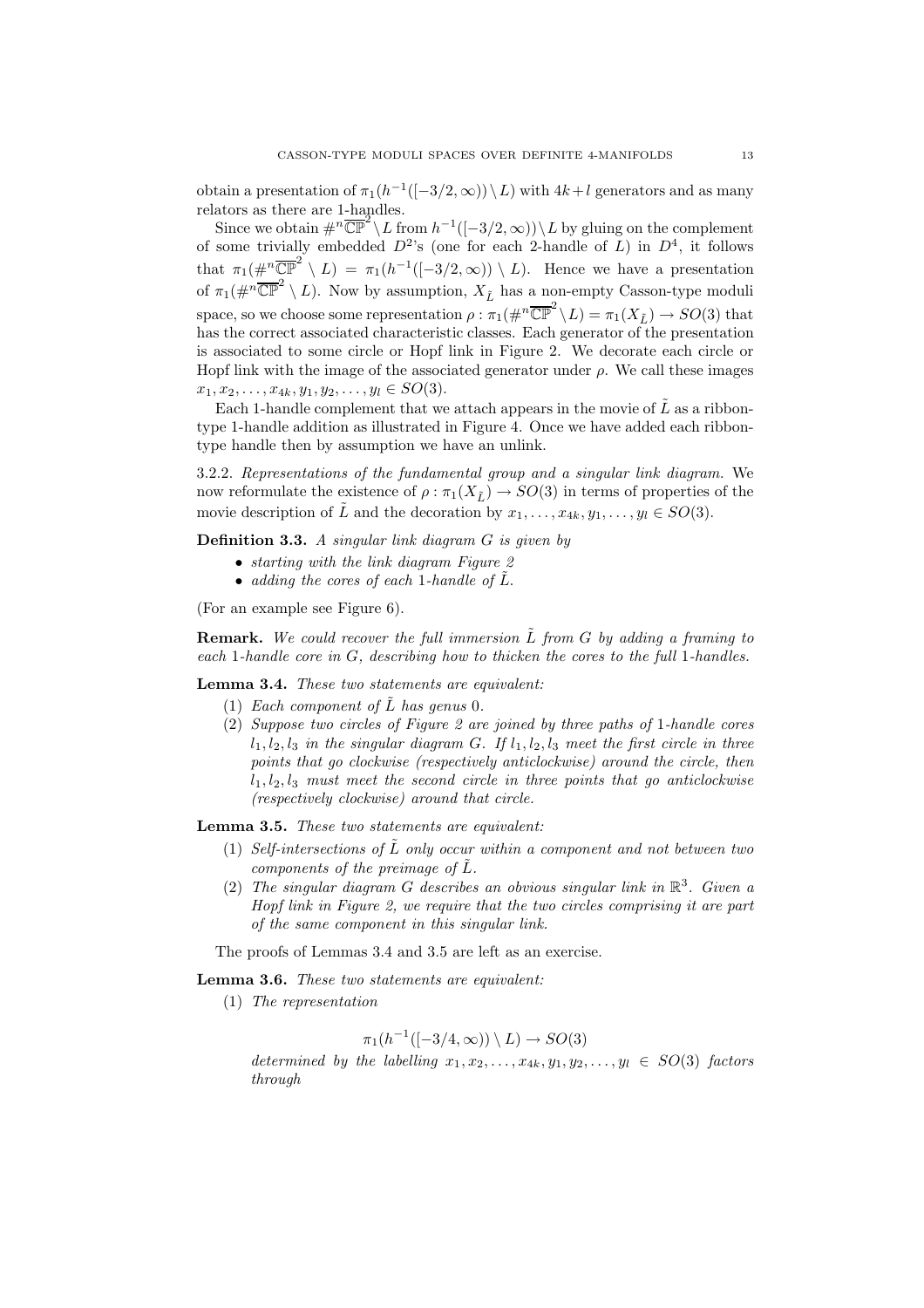$$
\pi_1(\#^n\overline{\mathbb{CP}}^2\setminus L).
$$

(2) *Each circle in Figure 2 bounds an obvious oriented disc which has no double points when projected to the plane of the diagram. Consider a core of a* 1*-handle* A *in the singular link diagram* G*. Suppose* A *connects circles decorated by* SO(3) *elements* g *and* h*, and that the arc, given the orientation from* g *to* h*, intersects discs bounded by circles which are decorated by elements*  $g_1, g_2, \ldots, g_m$ . Define the element  $C(A) = (\prod_1^m g_i^{\pm 1})$ , where the ±1 *index is the sign of the intersection of the arc with the disc. We require*

$$
h = C(A)gC(A)^{-1}.
$$

*Proof.* The condition that the given representation

$$
\pi_1(h^{-1}([-3/4,\infty)) \setminus L) \to SO(3)
$$

factors through

$$
\pi_1 (\#^n \overline{\mathbb{CP}}^2 \setminus L)
$$

is equivalent to the representation killing the relators (coming from each 1-handle of  $\tilde{L}$ ) in the presentation of  $\pi_1(\#^n \overline{\mathbb{CP}}^2 \setminus L)$  discussed above.

The calculation of the relators is illustrated in Figure 5.

 $\Box$ 

# Lemma 3.7. *These two statements are equivalent:*

- (1) *The representation*  $\rho : \pi_1(X_{\tilde{t}}) \rightarrow SO(3)$  *has the correct Stiefel-Whitney class*  $w_2 = \sum e_i ( \mod 2).$
- (2) *For each Hopf link of Figure 2, choose a path of cores of* 1*-handles in the singular diagram* G *which connects the circles of the Hopf link. (Such a path exists by Lemma 3.5).*

*Say it consists of cores*  $A_1, A_2, \ldots, A_m$ *. We order and orient these cores so that the start point of*  $A_1$  *and the end point of*  $A_m$  *are on different components of the Hopf link and the end point of* A<sup>i</sup> *is on the same circle of Figure 2 as the start point of*  $A_{i+1}$  *for*  $1 \leq i \leq m-1$ *. Write* g *for the element decorating the Hopf link. Then we require that*

$$
\prod_{1}^{m} C(A_i) \neq 1, g.
$$

• The elements  $x_1, \ldots, x_{4k} \in SO(3)$  are each conjugate to the element  $diag(1, -1, -1)$  *(in other words each element*  $x_i$  *is a rotation by*  $\pi$ *radians).*

*Proof.* The condition that the representation  $\rho : \pi_1(X_{\tilde{L}}) \to SO(3)$  has the correct Stiefel-Whitney class says that:

$$
w_2(i^*\rho) = i^*(w_2(\rho)) \neq 0 \in H^2(T^2; \mathbb{Z}/2) = \mathbb{Z}/2,
$$

for the representative  $i: T^2 \to X$  of each basis element of  $H_2(X; \mathbb{Z})$ .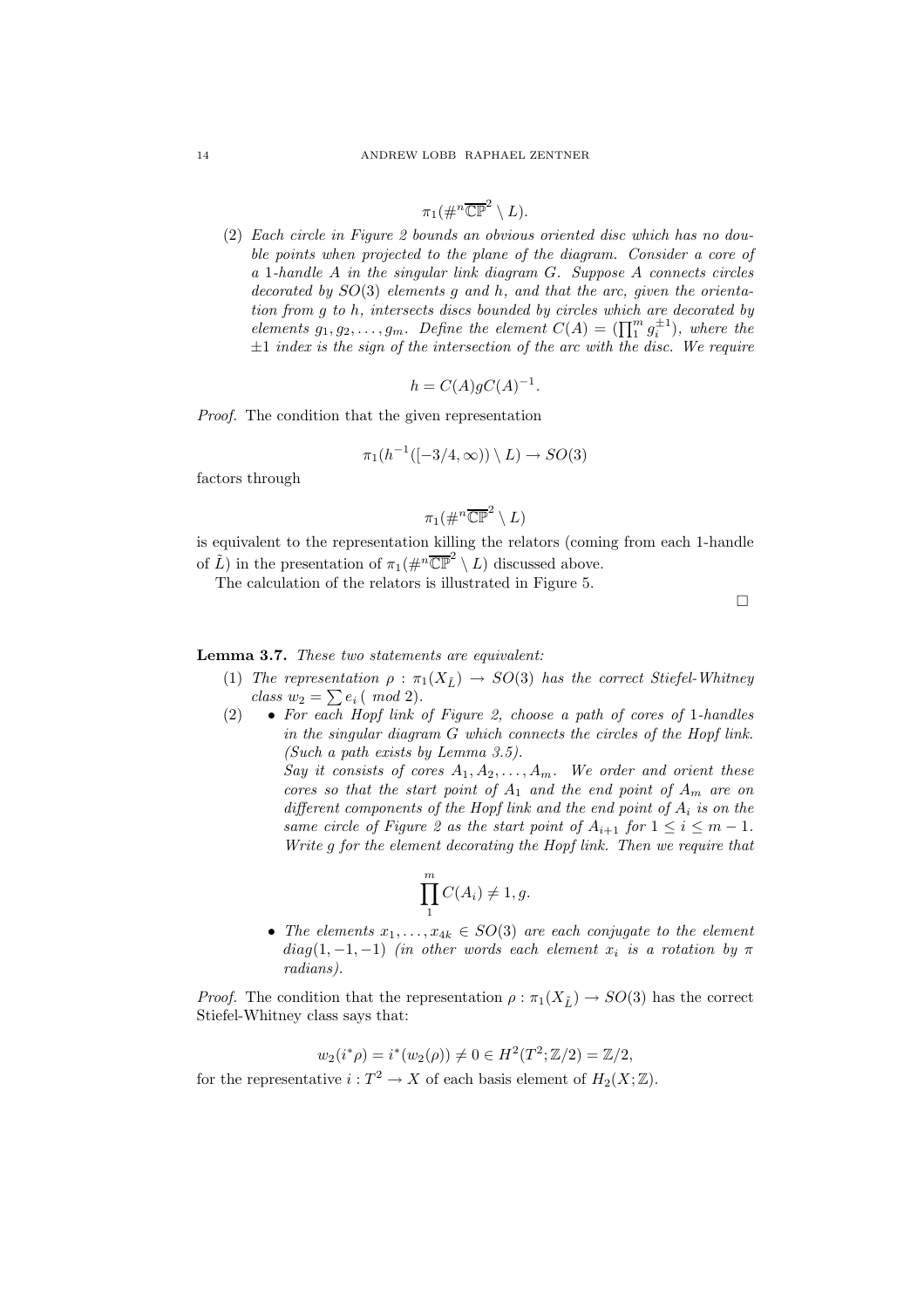

FIGURE 5. This diagram shows the situation just before the addition of a 1-handle, which will take place within the dotted circle. We have indicated 4 generators of  $\pi_1(\#^n\overline{\mathbb{CP}}^2 \setminus L)$ . By the Van Kampen theorem, adding the 1-handle imposes the relation that the rightmost generator is a conjugate of the leftmost generator as in item 4 of our checklist. Thinking of the ribbon as a thickened arc, we note that this calculation does not depend on whether the arc is locally knotted, but only on the order in and parity with which it intersects the discs bounded by the 0-handles. Also, since a small loop encircling both strands of a ribbon clearly bounds a disc in  $h^{-1}([-3/2,\infty)) \setminus L$ , it is also immaterial how the arcs link each other.

By naturality, this means that the map  $\rho \circ i : \mathbb{Z} \oplus \mathbb{Z} = \pi_1(T^2) \to SO(3)$  has to give the non-trivial flat bundle over  $T^2$ . Given a basis for  $\pi_1(T^2)$  this is equivalent to asking that  $\rho \circ i$  sends each of the two basis elements to rotations by  $\pi$ , but around orthogonal axes. For each basis element of  $H_2(X_{\tilde{L}};\mathbb{Z})$ , there is an associated Hopf link in Figure 2. Say the Hopf link is decorated by  $g \in SO(3)$  and there is a path connecting the two components of the Hopf link as in Lemma 3.5.

Consider the loop which we gave as a generator of  $\pi_1(h^{-1}([-3/4,\infty)) \setminus L$  corresponding to the Hopf link, and a loop based at  $\infty$  which goes down to the path and follows it around until returning to the Hopf link and then returns back up to  $\infty$ . This gives two basis elements for  $\pi_1$  of a  $T^2$  representing the basis element of  $H_2(X_{\tilde{L}};\mathbb{Z})$ . The former is sent to g by  $\rho \circ i$  and the latter is sent to  $\prod_1^m C(A_i)$ . Since necessarily  $\prod_{i=1}^{m} C(A_i)$  commutes with g, the requirement that  $\prod_{i=1}^{m} C(A_i) \neq 1, g$ , ensures that  $\prod_{i=1}^{m} C(A_i)$  is a rotation by  $\pi$  around an axis orthogonal to that of g.  $\Box$ 

If we can find a presentation of some  $\tilde{L}$  with decoration by some  $x_1, \ldots, x_{4k}, y_1, \ldots, y_l \in$  $SO(3)$  satisfying the conditions of Lemmas 3.4, 3.5, 3.6, and 3.7, then we have seen that we can construct a negative definite 4-manifold  $X_{\tilde{L}}$  with non-empty Cassontype moduli space. In particular we have exhibited a particular representation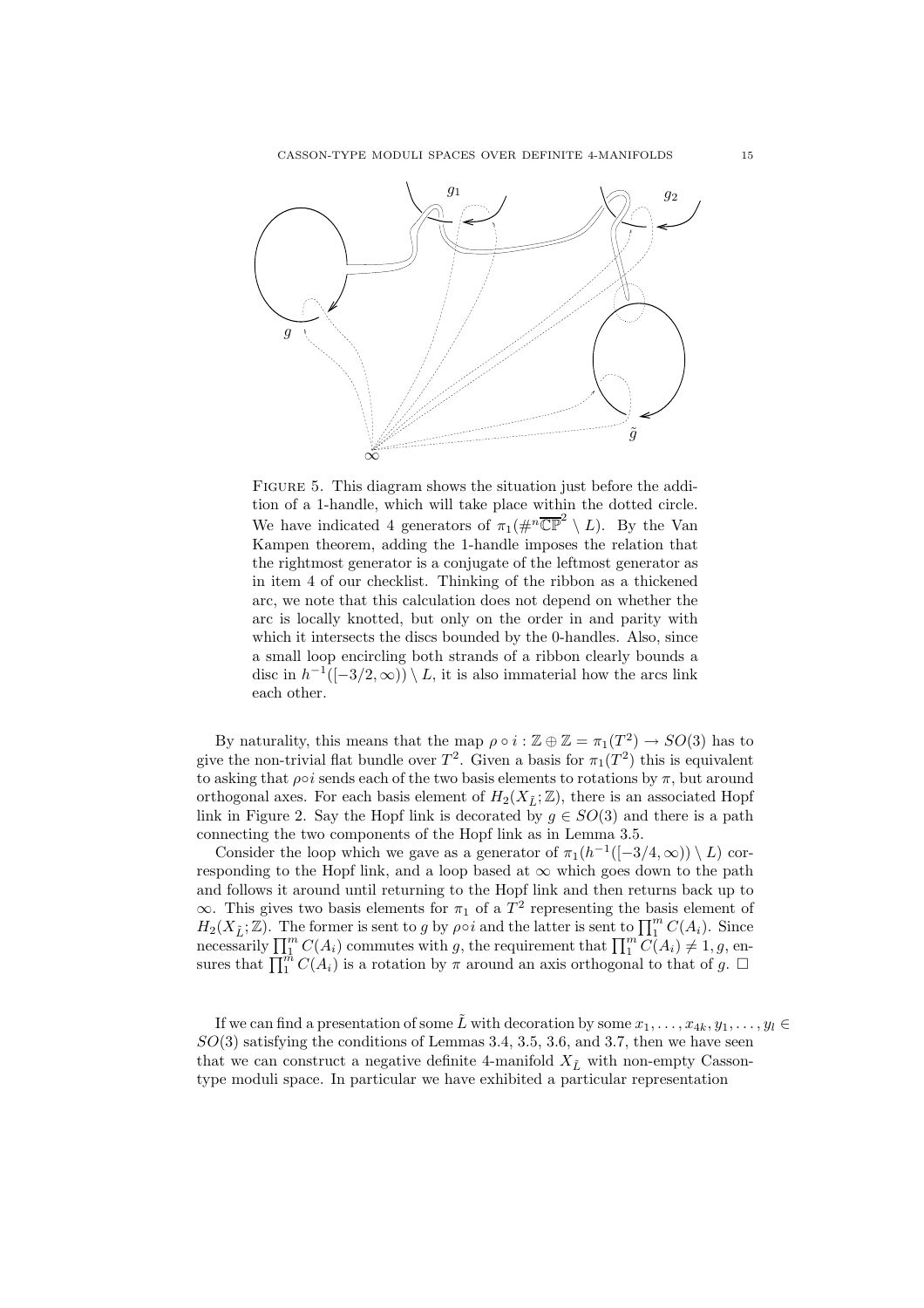$$
\pi_1(X_{\tilde{L}}) \to SO(3)
$$

which has the required associated Stiefel-Whitney class.

Giving such a presentation of  $\tilde{L}$  is equivalent to giving first the singular link diagram G and then giving a framing to the cores of each 1-handle. Therefore we have the following:

Theorem 3.8. *Suppose we give a singular link diagram* G *in the sense of Definition 3.3, starting with Figure 2 and then adding arcs which begin and end at points of Figure 2. Further suppose that there is a decoration of* G *by*  $x_1, \ldots, x_{4k}, y_1, \ldots, y_l \in$ SO(3) *that satisfies the conditions on the singular link diagrams given as the latter statements of Lemmas 3.4, 3.5, 3.6, and 3.7.*

*Then, if there exists a framing of the arcs of* G *such that the corresponding* 1*-handle additions to Figure 2 gives a diagram of a trivial link, there exists a* 4 *manifold with non-empty Casson-type moduli space.*

3.3. A partial example. The symmetry group on 4 elements  $S_4$  can be embedded in  $SO(3)$  as the rotational symmetry group of a cube. Under this embedding, all elements of order = 2 are taken to rotations by  $\pi$  around some axis.

In Figure 6 we have given an example of a diagram (of labelled Hopf links, simple circles, and arcs) satisfying all the conditions of Theorem 3.8. The group element decorations of the simple circles and the Hopf links are given in the cycle notation for  $S_4 \hookrightarrow SO(3)$ . If we can find a way to add more arcs, each satisfying the conditions of Theorem 3.8 (the Steifel-Whitney condition of Lemma 3.7 has already been satisfied in the diagram) such that when we replace each arc by a ribbon we get the unlink, then we will have described an immersion  $\tilde{L} \rightarrow S^4$  such that  $X_{\tilde{L}}$  has non-empty Casson-type moduli space.

Remark. *Note that each component of Figure 6 (after replacing each arc by a blackboard-framed* 1*-handle) is a smoothly slice knot.*

In fact in this case, more is true:

Proposition 3.9. *If Figure 6 is an intermediary diagram of a movie presentation of an immersed*  $\tilde{L}$  *satisfying Theorem 3.8, then*  $X_{\tilde{L}}$  *has exactly* 1 *point in the representation space*  $\mathcal{R}_w(\pi_1(X); SO(3))$ *.* 

Remark. *Recent discoveries* [15] *have indicated that the invariant defined as the signed count of the Casson moduli space may always be* 0*. Results such as Proposition 3.9 are still valuable as they may be useful in showing that links are not slice (for more in this direction see* [8]*).*

*Proof.* A representation  $\rho : \pi_1(X_{\tilde{L}}) \to SO(3)$  is determined by the decoration of the four Hopf links by elements of  $SO(3)$ . We will see that there is only one possible decoration up to conjugation.

Suppose that we have some new decoration satisfying Theorem 3.8. Call the decorating elements of  $SO(3)$   $TL, TR, BL, BR$  where the initials stand for  $Top$ , *Bottom, Left, Right.* Each of the four decorations is a rotation by  $\pi$  around some axis, so each element is equivalent to a choice of axis, and we use the same labels for these axes. By Lemma 3.7, we must have  $TL$  perpendicular to  $BL$  and  $TR$ perpendicular to BR.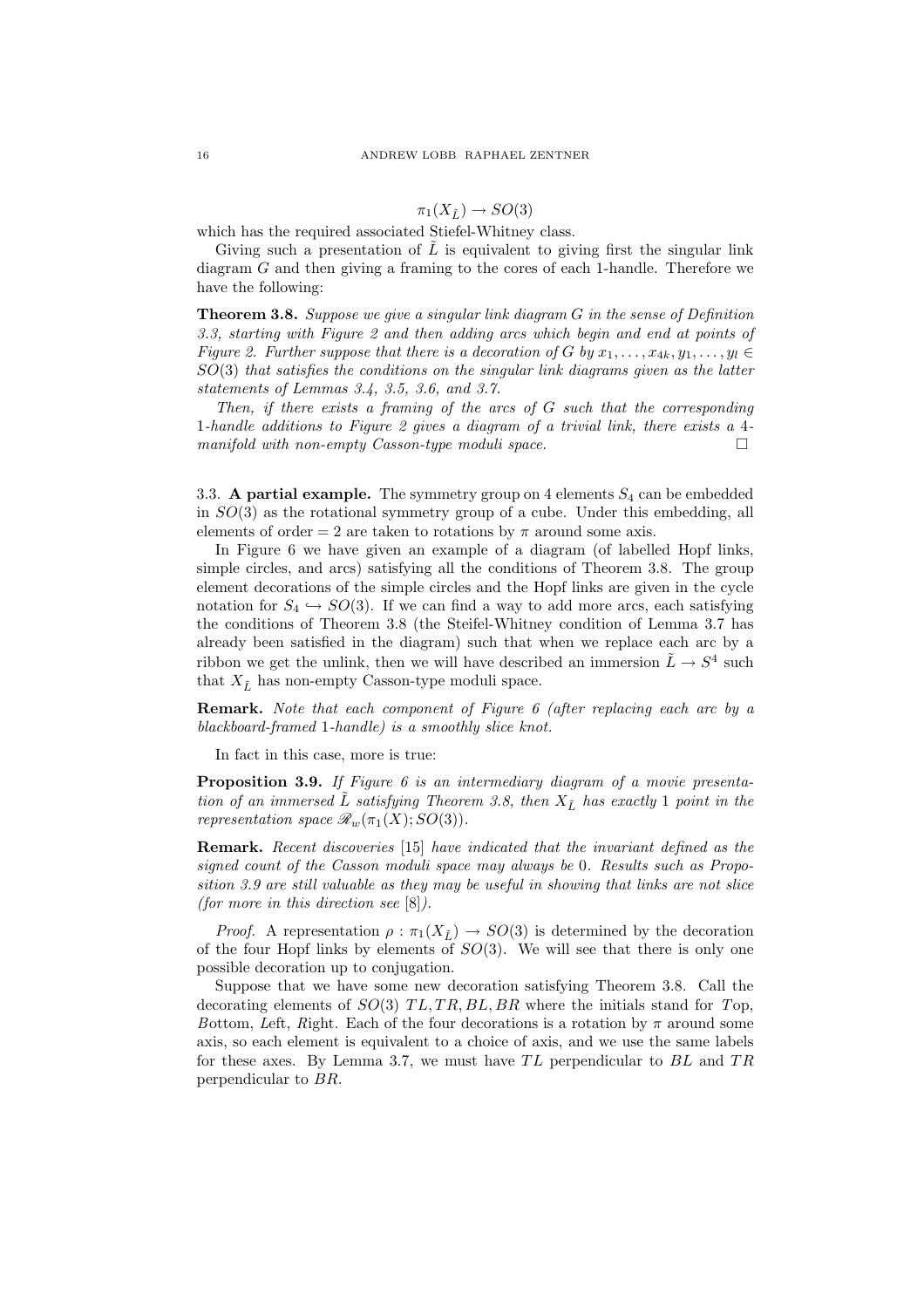

FIGURE 6. An example of what a partial diagrammatic description of a suitable immersion  $\tilde{L} \to S^4$  may look like.

There is an arc connecting  $TL$  to  $BL$ . By condition Lemma 3.6 we can interpret this as meaning that the unique axis perpendicular to both  $TR$  and  $BR$  lies in the same plane as TL and BL and is at an angle of  $\pi/4$  to both of them. Similarly, there is an arc connecting  $TR$  and  $BR$ , which implies that the axis perpendicular to TL and BL is in the same plane as TR and BR and at an angle of  $\pi/4$  to both of them.

It is a simple matter to convince oneself that any two ordered pairs of ordered pairs of perpendicular axes satisfying the conditions of the previous paragraph must be equivalent via the action of an element of  $SO(3)$ . Hence, up to conjugation, there is exactly 1 representation  $\rho : \pi_1(X_{\tilde{L}}) \to SO(3)$  of the correct characteristic class.  $\Box$ 

#### **REFERENCES**

- [1] A. Dold, H. Whitney, Classification of Oriented Sphere Bundles Over A 4-Complex, The Annals of Mathematics Vol. 69, No. 3, (1959), 667-677.
- [2] S. Donaldson, An application of gauge theory to four-dimensional topology, J. Differential Geom. 18, No. 2 (1983), 279-315.
- [3] S. Donaldson, The orientation of Yang-Mills moduli spaces and  $\lambda$ -manifold topology, J. Differential Geom. 26, No. 3 (1987), 397-426.
- [4] S. Donaldson, P.B. Kronheimer, The Geometry of Four-Manifolds, Oxford Mathematical Monographs, (1990).
- [5] M. Furuta, H. Ohta, *Differentiable structures on punctured 4-manifolds*, Topology and its Applications, No. 51 (1993), 291-301.
- [6] D. Husemoller, J. Milnor, Symmetric Bilinear Forms, Ergebnisse der Mathematik und ihrer Grenzgebiete, Band 73 (1973).
- [7] P. B. Kronheimer, Four-manifold invariants from higher-rank bundles, J. Differential Geom. 70, No. 1 (2005), 59-112.